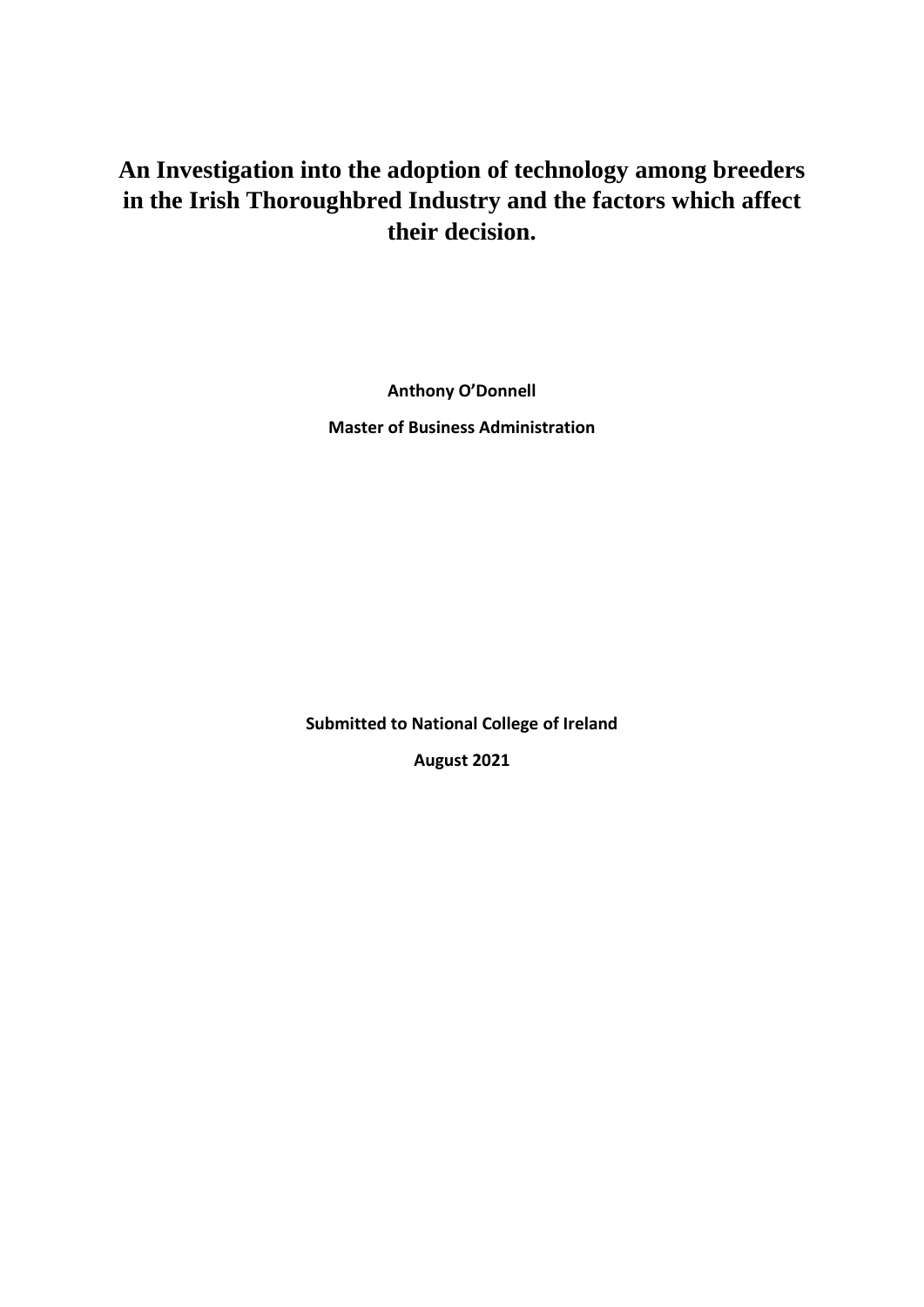## **Submission of Thesis and Dissertation**

**National College of Ireland Research Students Declaration Form** (Thesis/Author Declaration Form)

Name: Anthony O'Donnell

Student Number: X19176805

Degree for which thesis is submitted: Master of Business Administration

Title of Thesis: An Investigation into the adoption of technology among breeders in the

Irish Thoroughbred Industry and the factors which affect their decision

Date: 15th August 2021

#### Material submitted for award

- A. I declare that this work submitted has been composed by myself. ⊠∕
- B. I declare that all verbatim extracts contained in the thesis have been distinguished by quotation marks and the sources of information specifically acknowledged.

দ∕

⋉

Й

- C. I agree to my thesis being deposited in the NCI Library online open access repository NORMA.
- D. Either \*I declare that no material contained in the thesis has been used in any other submission for an academic award.  $Or$ <sup>\*</sup>I declare that the following material contained in the thesis formed part of a submission for the award of

(State the ayard and the awarding body and list the material below)

anthay ODannel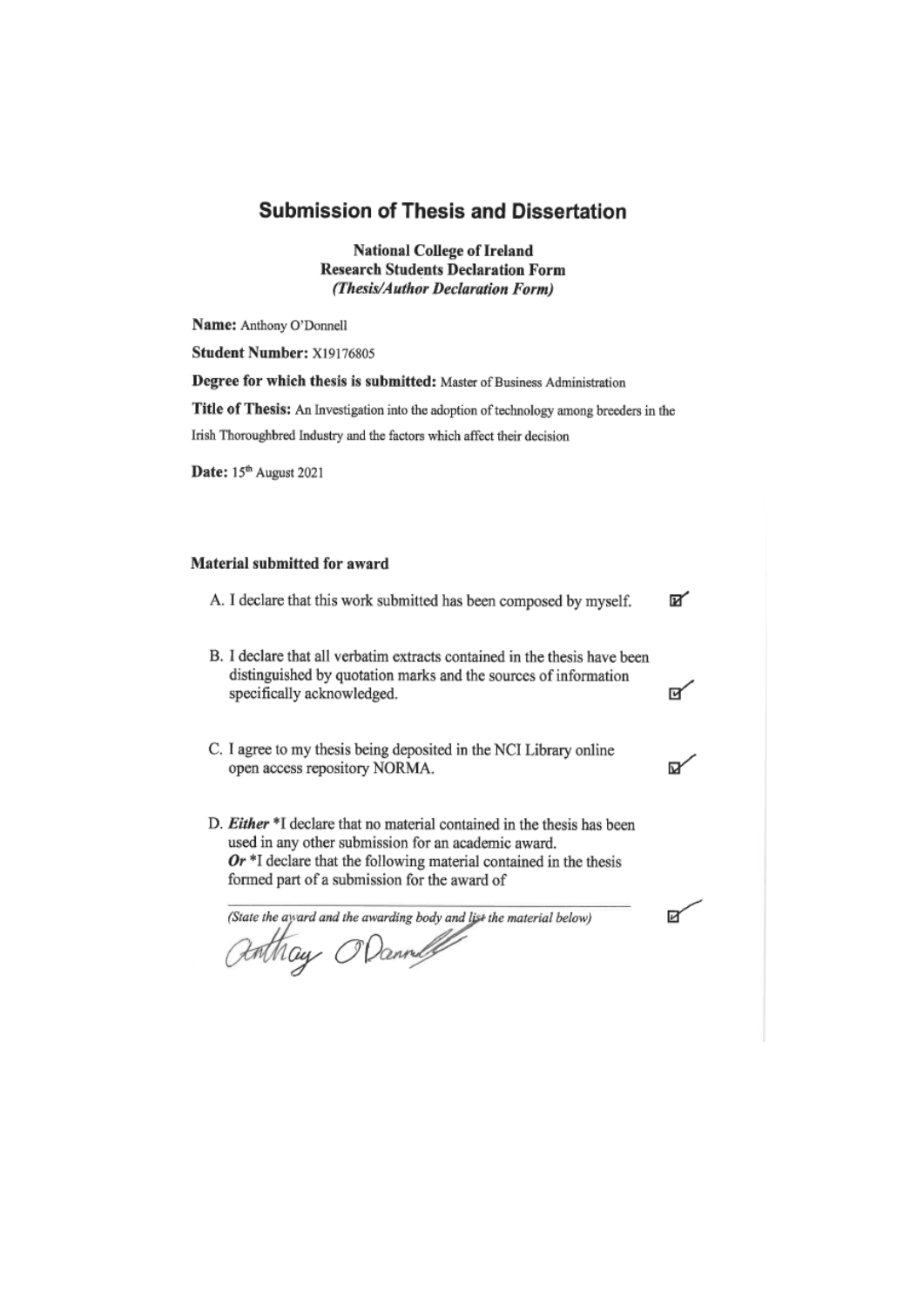## **Abstract**

Digitalisation is spreading across most industries at a rapid pace and therefore it has never been more significant for an industry to understand the adoption process and the factors which affect it. The Irish thoroughbred industry (ITI) is an industry which has seen advancements in technology in recent years and this has enabled it to remain competitive with its national and international competitors. This industry generates a significant return to the rural economy with an annual contribution which has been independently valued at  $\epsilon$ 1.84bn, supporting directly and indirectly almost 29,000 jobs (Horse Racing Ireland, 2019).

The purpose of this research is to gain a better understanding of the factors which affect technology adoption through analysing the views of Irish thoroughbred breeders. Understanding these factors will assist industry bodies when putting in place new structures, which will encourage technology adoption, with the aim of improving efficiency across the industry stakeholders.

A qualitative approach using semi structured interviews were chosen to achieve the research objectives. A conceptual model was developed from existing literature from which the interview questions were drafted. The four factors influencing technology adoption in the Irish thoroughbred industry were identified as (i) personality, (ii) social, (iii) digital inclusion, (iv) organisational. This research showed that personality and social factors are significant determinants in technology adoption while digital inclusion and organisational factors are only relevant in specific cases.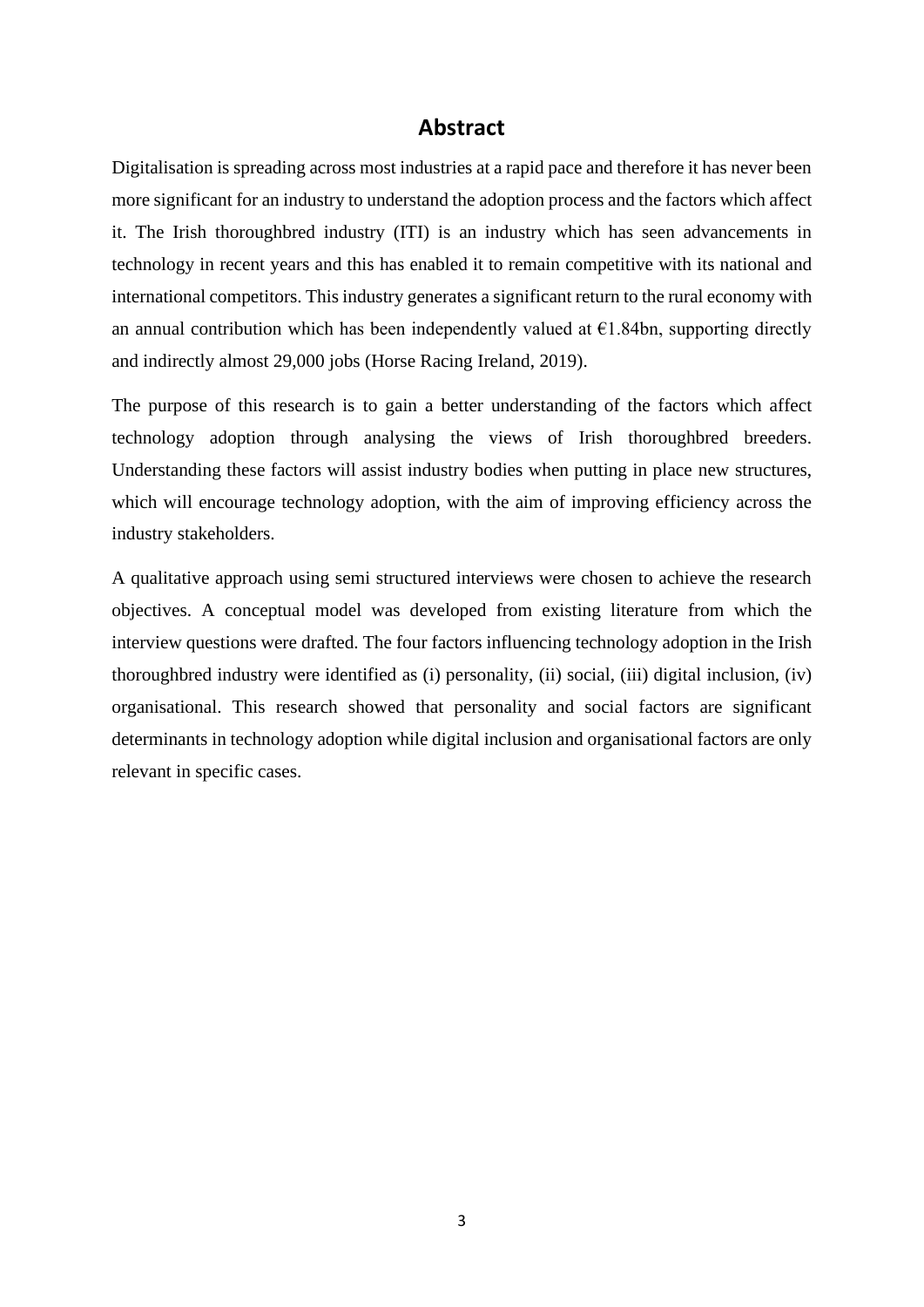## **Acknowledgements**

Firstly, I would like to that my family, friends, and my girlfriend Orla for their support over the two years of this masters. They helped me balance my work, social and academic life over what was a busy couple of years. Such support also came from my employers, and their flexibility and encouragement were much appreciated.

Thanks to my classmates for all the help and chats over the two years. They are a great bunch of people who I look forward to continuing getting to know in the years to come.

Finally, a sincere thank you to my supervisor Colette Darcy who was a great support in guiding me through this dissertation. Her regular and timely feedback made the process as straight forward as it could be in the strange Covid times we experienced.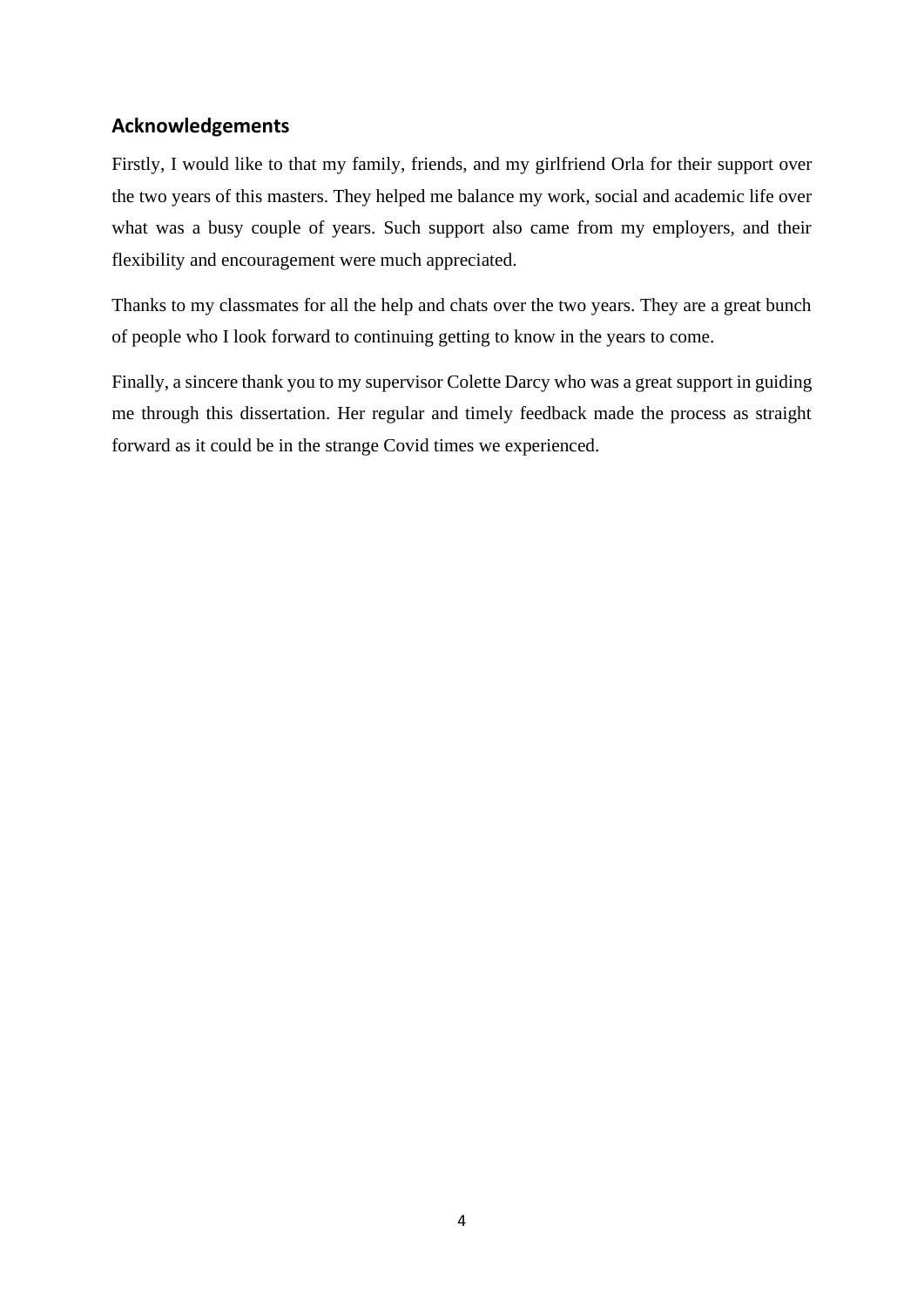# **Contents Page**

| 1.0 |  |
|-----|--|
|     |  |
| 2.0 |  |
|     |  |
|     |  |
|     |  |
|     |  |
| 3.0 |  |
|     |  |
|     |  |
| 4.0 |  |
|     |  |
|     |  |
|     |  |
|     |  |
|     |  |
|     |  |
|     |  |
|     |  |
|     |  |
|     |  |
| 5.0 |  |
|     |  |
|     |  |
|     |  |
|     |  |
|     |  |
|     |  |
| 6.0 |  |
|     |  |
|     |  |
|     |  |
|     |  |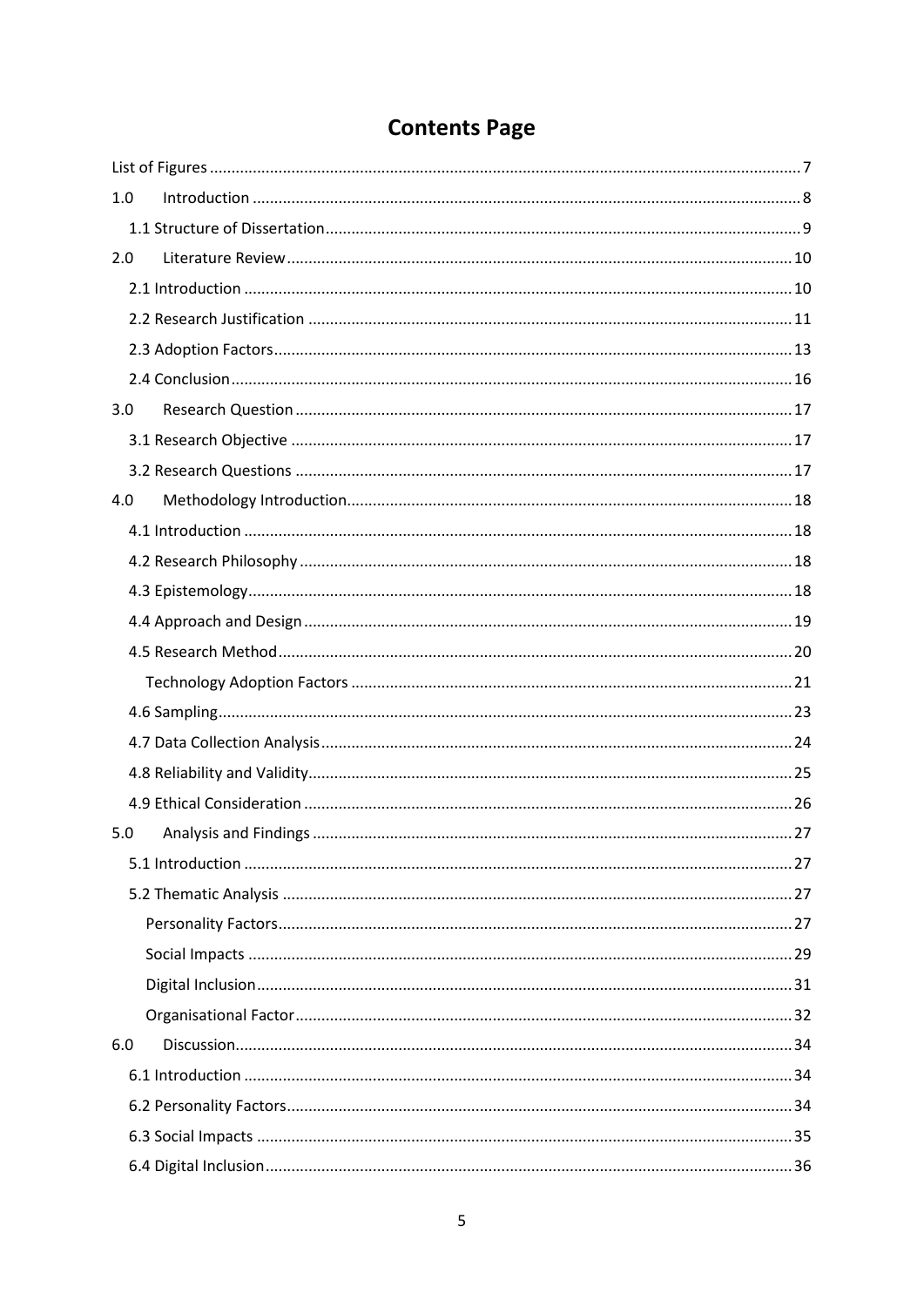<span id="page-5-0"></span>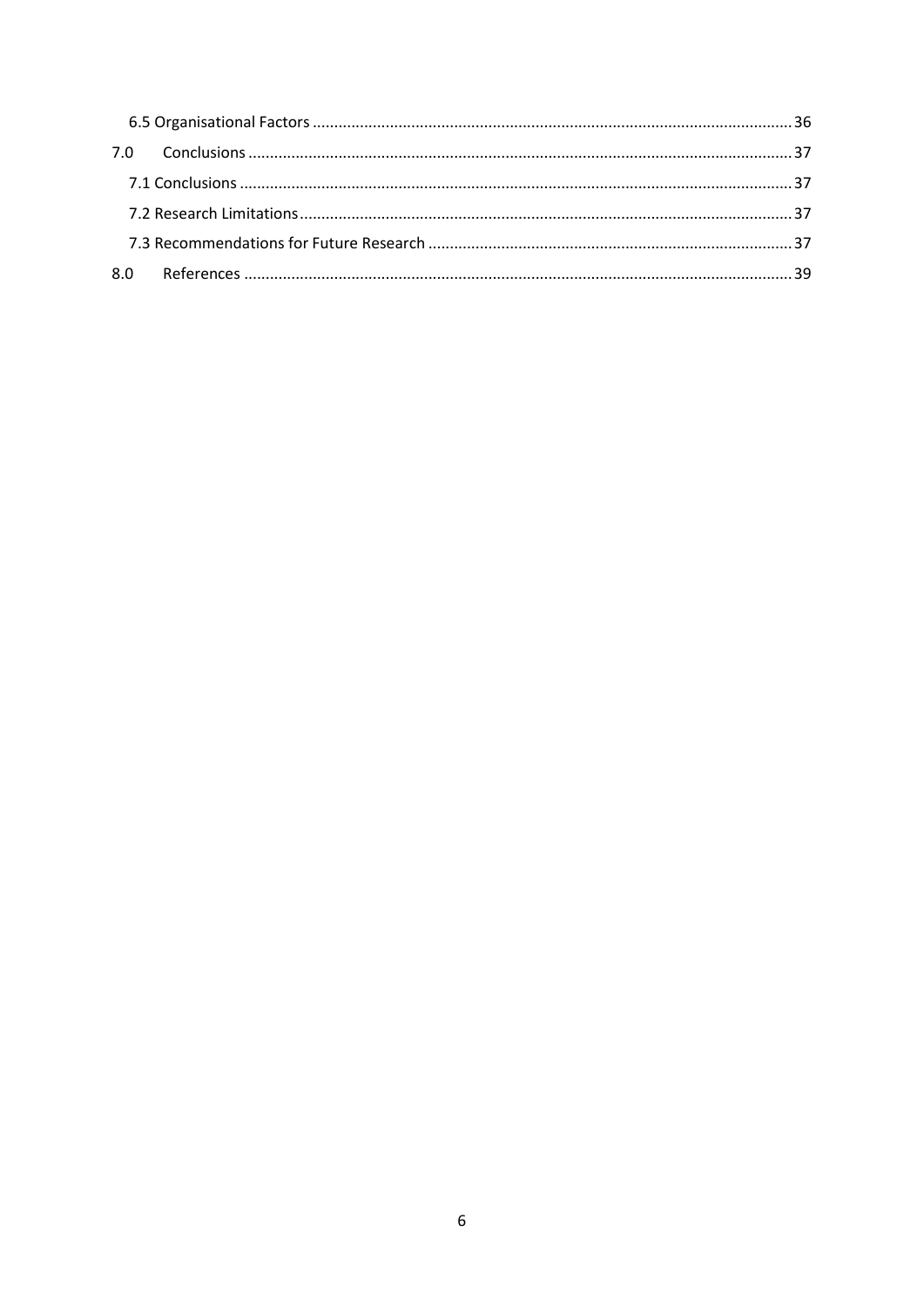# List of Figures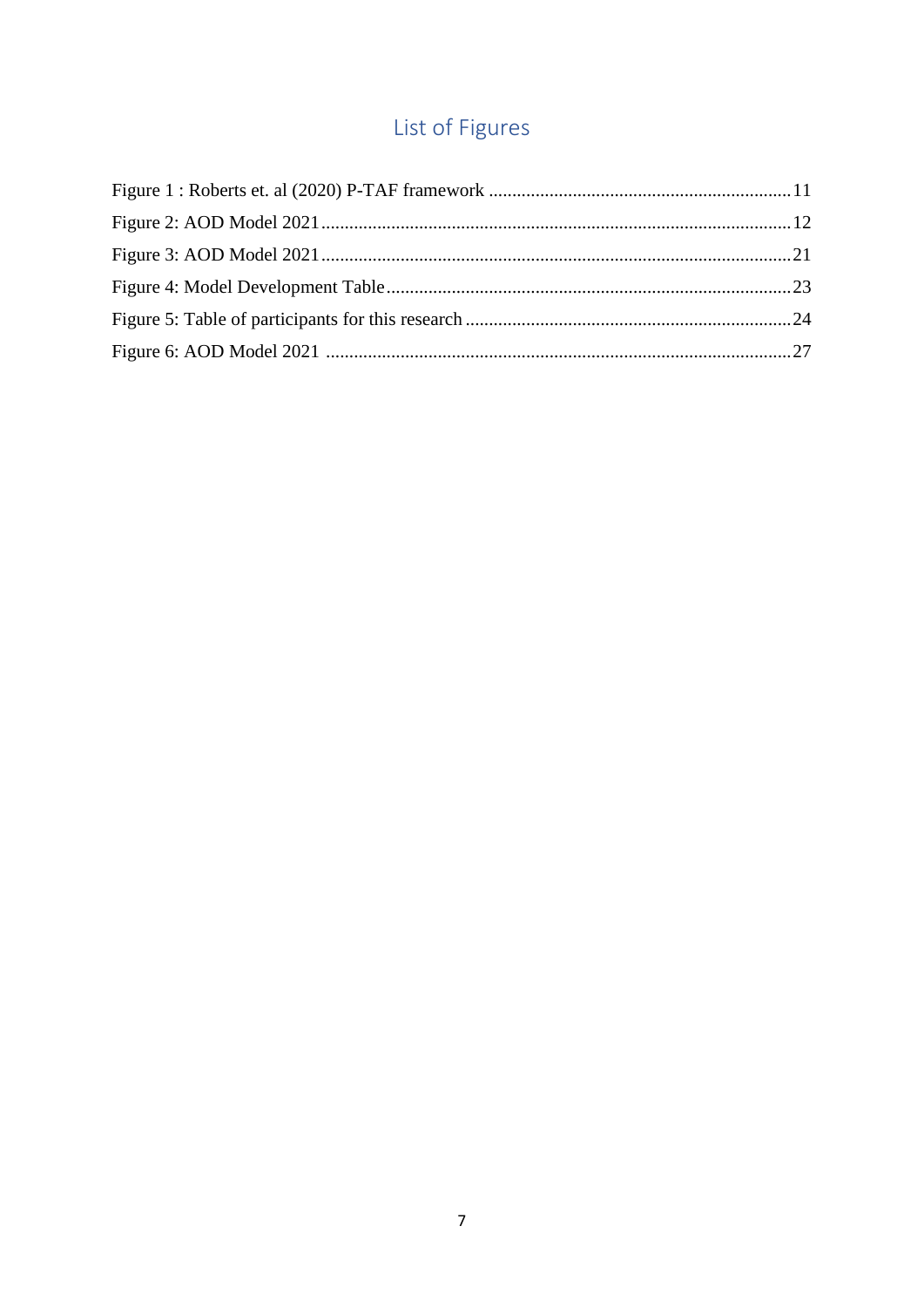## <span id="page-7-0"></span>1.0 Introduction

Business environments change; so too must a business's tactics and strategies to meet the new challenges brought about by the changing environment. The old business adage: "Adapt or Die". A key example of this is the increase in modern technology and the adoption of it. Digitalisation is spreading across most industries at a rapid pace and therefore it has never been more significant to understand the technology adoption process within the organisation along with the factors which influence it (Nambisan *et al*. 2019).

The agricultural industry has been subject to significant advancements in digitalisation and one of the main driving forces behind this research is the industry's role in which it plays in providing food and other resources to the global population. The worlds' population is expected to increase from 6.7 billion to 10 billion by 2050, an increase of 33%. (World Government Summit, 2018). This population growth will significantly increase demand for food requirements and research has indicated that it will be the implementation of modern advancements in technology in the agricultural sector which will play a vital role in meeting production levels. Agricultural operations will be run very differently primarily due to advancements in technology, a plan which has been labelled Agriculture 4.0.

The Irish Thoroughbred Industry (ITI) generates a very significant return to the rural economy in Ireland and a positive international profile for the country. The annual contribution from the ITI to the country has been independently valued at  $\epsilon$ 1.84bn, supporting directly and indirectly, almost 29,000 jobs. (Horse Racing Ireland, 2019). The growth and success of the ITI would not have been achieved without the support provided by government through the Horse and Greyhound Fund which is allocated in the states annual budget.

There has been significant research into the adoption of technology within different segments of the agricultural industry but none with a focus on the thoroughbred industry. The ITI is a world leader in its sector and to maintain this position and in turn its contribution to the state, more research is required to understand attitudes towards technology adoption from the perspective of the stakeholders.

This research could create opportunities which would be vital to Ireland maintaining its success on a global scale which will help maintain its contribution to the state and therefore help secure government funding going forward. This research will address this gap through the adoption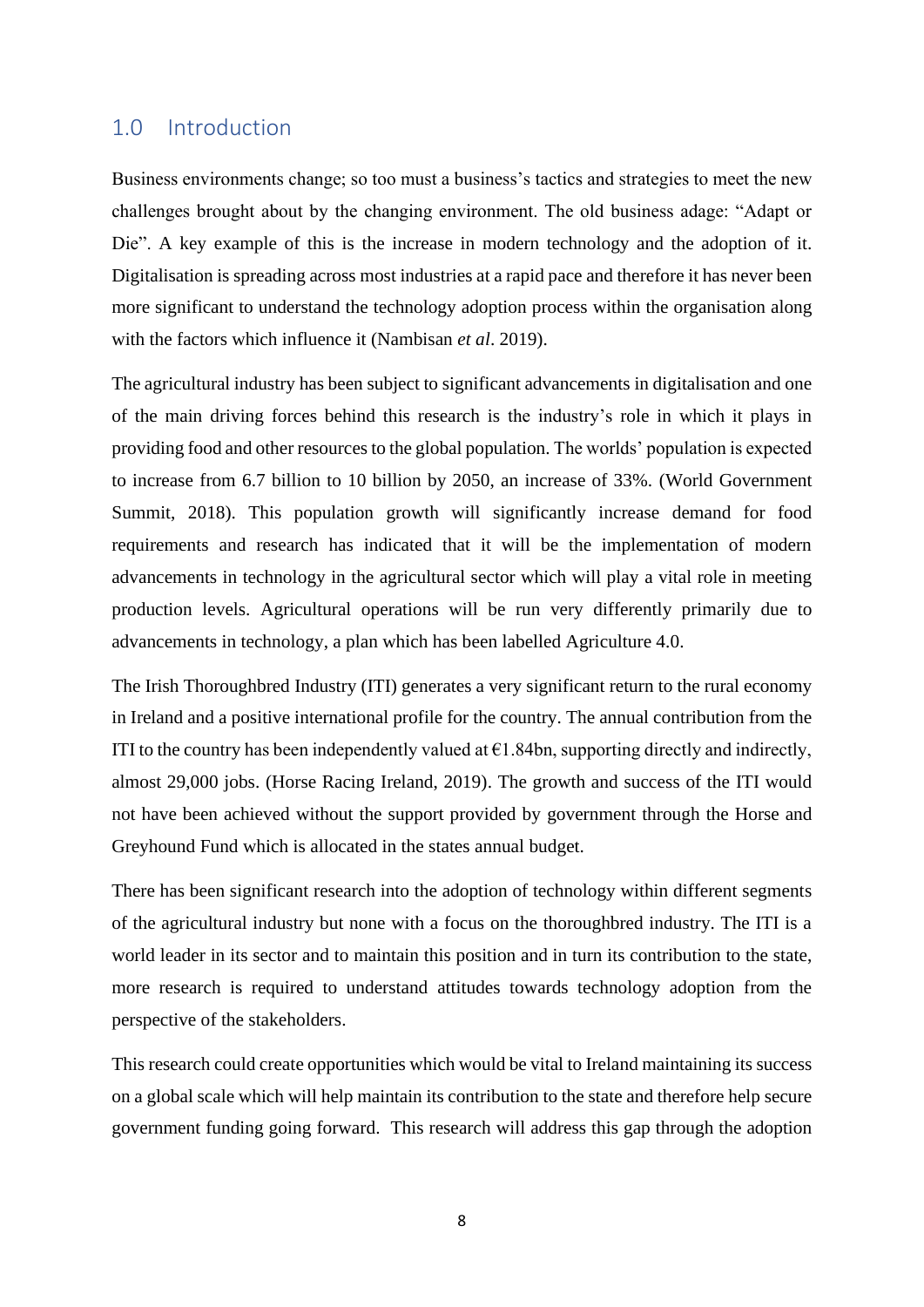of Roberts *et al*. (2020) P-TAF framework which had been designed to analyse the psychological factors influencing technology adoption in the oil and gas industry.

#### <span id="page-8-0"></span>1.1 Structure of Dissertation

The next chapter, chapter two will categorise and critically evaluate the literature which has been published with regards to the adoption of technology in the agricultural industry. Using a theoretic framework, the evaluation of the main factors which have been found to influence technology will be examined. This chapter will also aim to display the significance of this literature to this study along with highlighting any gaps within the existing literature.

Chapter three will illustrate the methodology choice, the selected strategy, and the research method. The procedures involved in data analysis and ethical considerations will also be included in this chapter.

Chapter four will analyse and explore the findings which have been gathered and will aim to make a case in how it links back into the overall objectives of this research study.

Chapter five will include a critical evaluation of the findings considering the previous research conducted which includes Roberts *et al*. (2020) study on the psychological factors influencing technology adoption.

Chapter six will conclude this dissertation through reflecting on the key areas of the research. It will aim to provide realistic recommendations, recognise the limitations of the study, and propose possible areas for further research.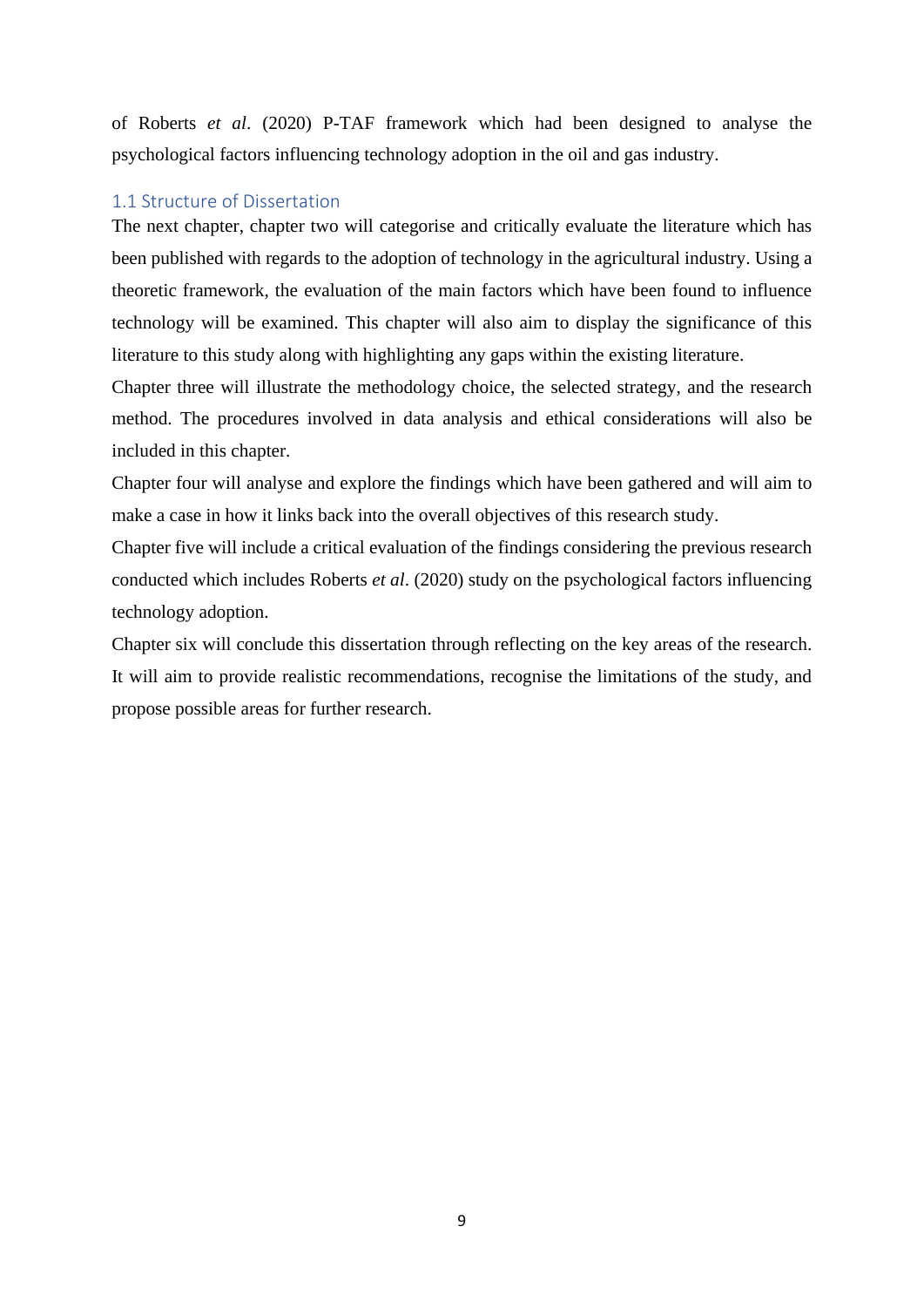## <span id="page-9-0"></span>2.0 Literature Review

### <span id="page-9-1"></span>2.1 Introduction

Whilst economic, market and organisational factors are regularly discussed within innovation literature, psychological factors can also act as barriers to corporate and institutional technology adoption (Knobloch and Mercure, 2016). There is a vast amount of literature available which looks at the psychological factors which influence technological innovation adoption. Roberts *et al*. (2020) has looked at these psychological factors which influence technology adoption in a study from the oil and gas industry. This study found that technology advancement is vital for the future of not only the oil and gas industry but that innovations are only successful if they are taken off the proverbial shelf, adopted and used. Meanwhile, research by Mwangi and Kariuki (2015) looked at the factors which determine adoption of new technology by farmers in developing countries and found that farmers perception towards the new technology is the key precondition for adoption.

The ITI falls under the remit of the Department of Agriculture, Food and Marine. The agricultural and thoroughbred industries are very much intertwined with farmers income being supplemented by their investment in thoroughbred industry and vice versa. Both industries are primarily based rurally and provide significant employment in those rural areas. On this basis, previous research on agriculture and farming will be used as a literature support for this study. A considerable amount of research carried out on technology adoption in the agricultural industry has been carried out in developing countries. These industries are located in the rural part of these countries, and this is also the case for the agricultural practices in developed countries such as Ireland.

He and Veronesi (2017) conducted research on the effect personality traits had in the adoption of renewable energy technology and Bukchin and Kerret (2018) offer a new perspective referred to as Character Strengths which are personal variables, and it is these which prompts the adoption of technologies by farmers. The limitation of this research is that it has not been carried out on or tested against any members of the thoroughbred industry and this research will aim to address this gap by exploring the adoption barriers on participants of the ITI.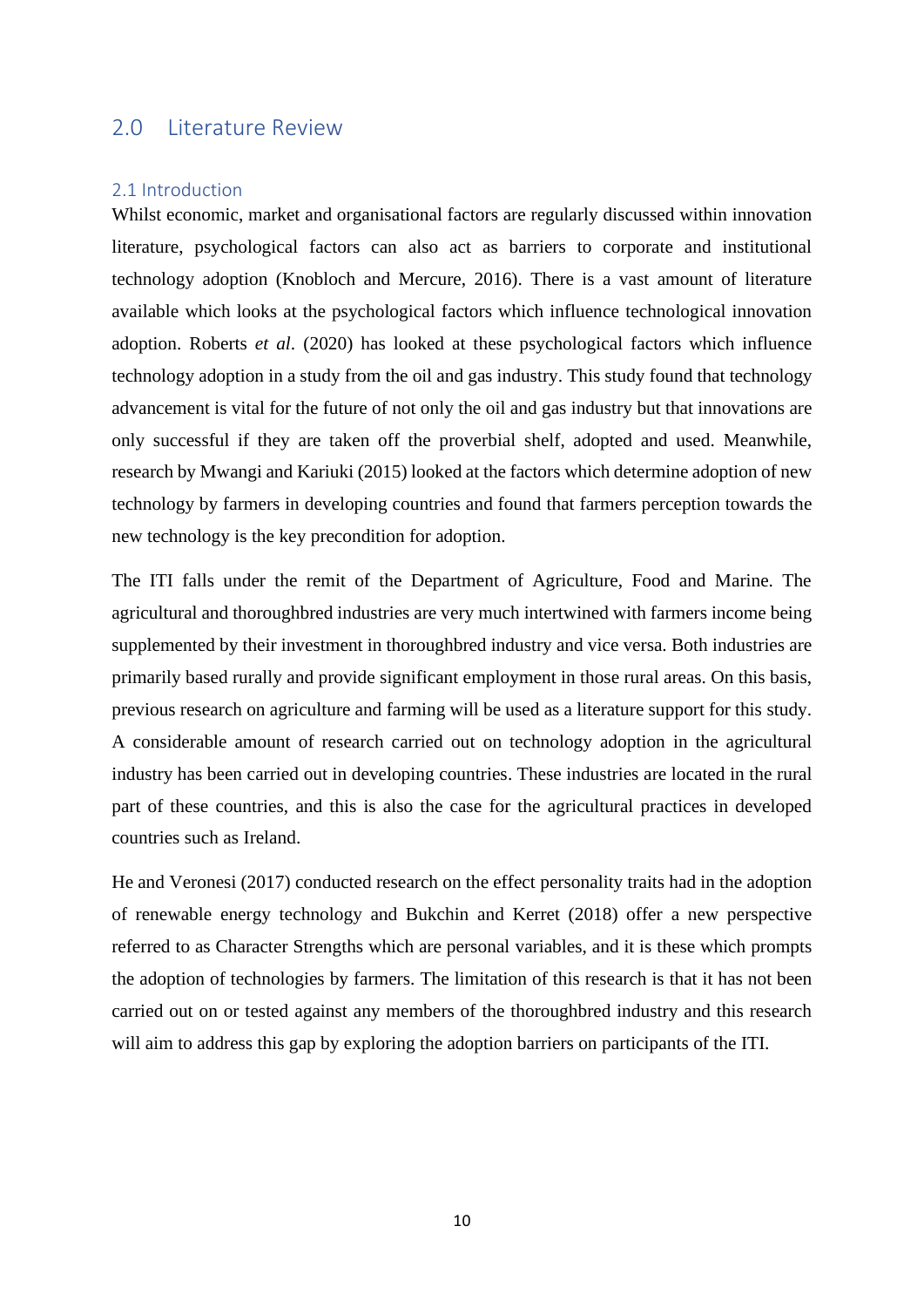## <span id="page-10-0"></span>2.2 Research Justification

There have been numerous studies carried out over the past five decades on innovation adoption and the factors which influence it. With regards the psychological component, several key models exist which include Rogers (2002) five stage Diffusion of Innovation Theory (DOI) and the Technology Acceptance Model (TAM) to which another psychological model was later added to it to form the Theory of Planned Behaviour Model (Ajzen, 1991).

Another conceptual model which has been designed is the P-TAF framework which Roberts *et al.* (2020) devised to analyse the Psychological Factors Influencing Technology Adoption in the Oil and Gas Industry. This body of work will use the P-TAF framework as it fits well with the aim of this research and this framework is a contemporary model which further strengthens its suitability. Using this model as a basis and expanding it to include additional factors which have been examined in the literature below, this research will aim to analyse the factors which influence the adoption of technology by Irish thoroughbred breeders, essentially testing the model on the ITI.

Roberts *et al.* (2020) framework organised psychological factors into six categories which were identified as personality factors, motivation factors, attitude factors, cognitive factors, social factors, and organisational factors.



<span id="page-10-1"></span>*Figure 1 : Roberts et. al (2020) P-TAF framework*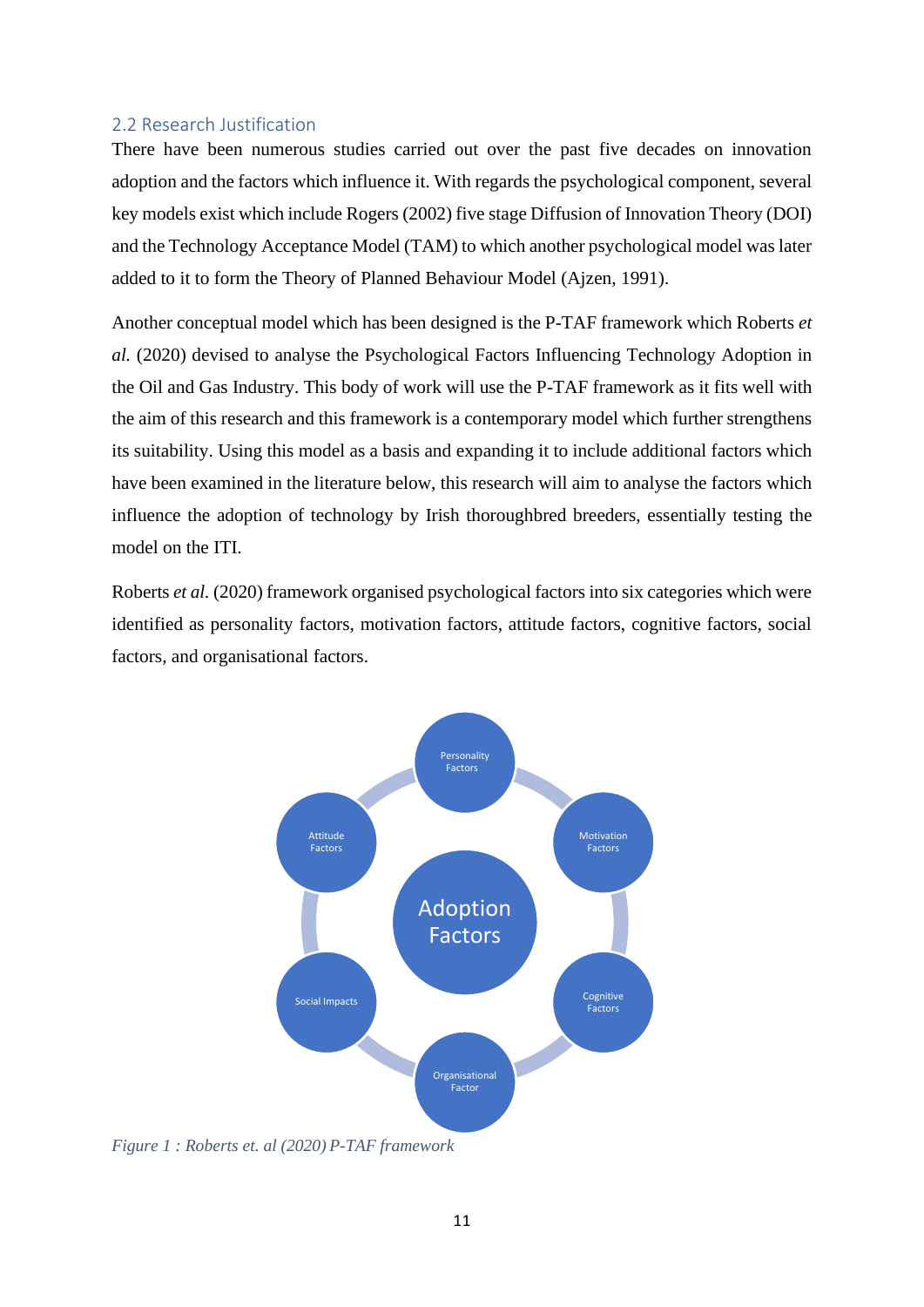The researcher will be limiting this study to personality, social and organisational factors from the P-TAF framework as further examination suggested that these factors are significant in the context of the ITI.

Research carried out in 2019 on behalf of the Irish Farmers Association (IFA) on Irish farmers found that digital inclusion is a significant factor in Technology Adoption in the Irish agricultural industry and therefore it would be remiss not to adapt this model further and make the necessary addition. This study also addresses the call from Roberts to use this framework to develop interventions which support technology uptake in other sectors which are experiencing resistance to the introduction of new technology.

The following sections relate to and discuss the literature as it pertains to the barriers to technology adoption which is faced by the ITI. These barriers are presented in the conceptual model in Figure 2.



<span id="page-11-0"></span>*Figure 2: AOD Model 2021*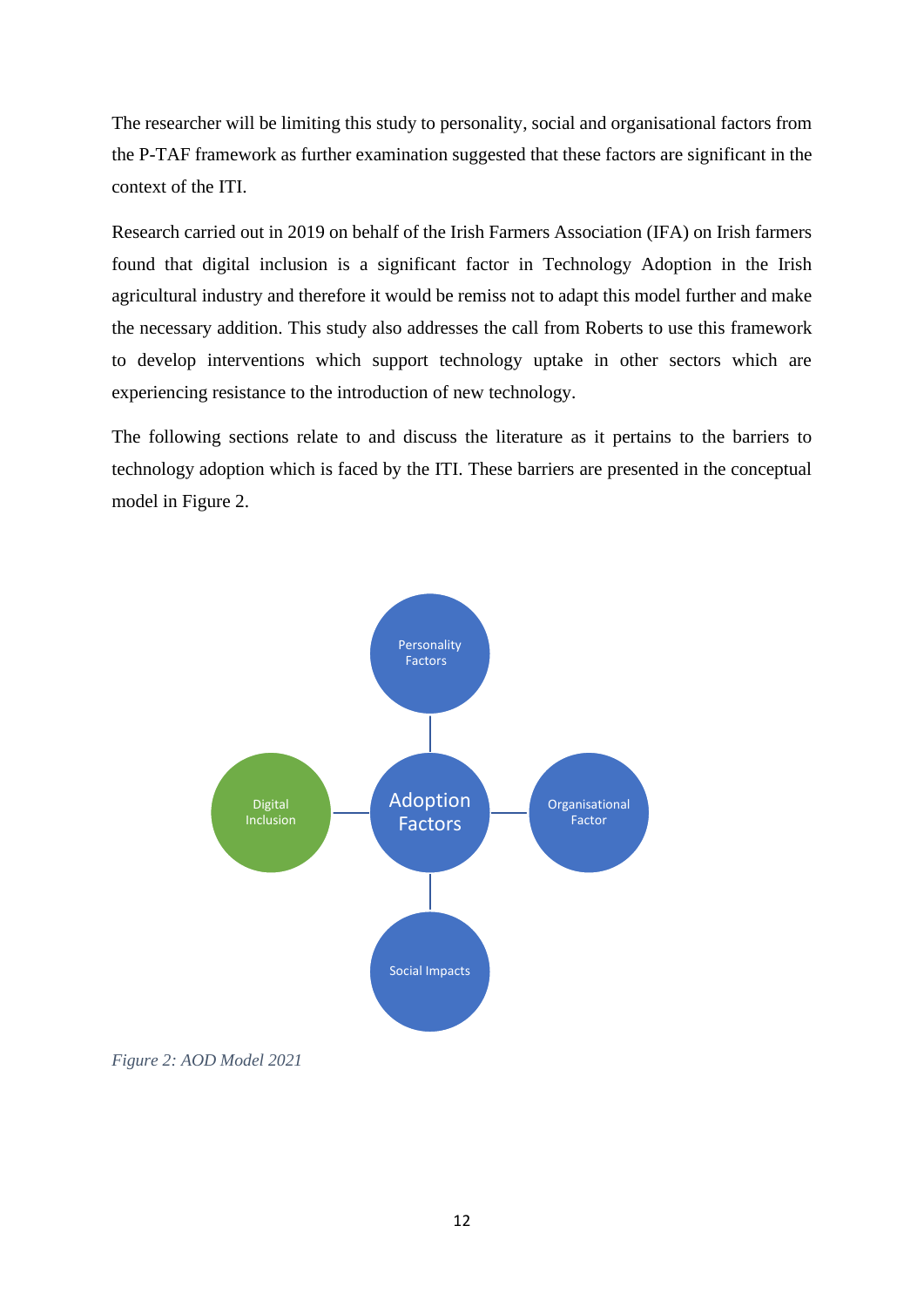## <span id="page-12-0"></span>2.3 Adoption Factors Personality Factors

Research shows that personality factors play a key role in technology adoption. Funder (2015) defines personality as the individual differences in the patterns of behaviour, emotion and thought, while Rogers (1995) suggests that when it comes to technology adoption, personality is an important factor which affects the adoption of new technologies.

Roberts *et al.* (2020) describes personality factors as the differences in the makeup of an individual's behaviour and characteristics which comprise a person's adjustment to life such as their major traits, drives, interests, abilities, and emotional patterns.

He and Veronesi (2017) conducted research on the effect personality traits had in the adoption of renewable energy technology. This research showed that including personality traits in the adoption models of renewable energy technologies gave them a better understanding of individual differences in the adoption decision. This research provided the support for its use in this study. Among the many personality factors which have been identified when assessing technology adoption, the research carried out by Roberts *et al*. (2020) focussed on Innovativeness and Risk Aversion.

Innovativeness **-** Aldahdouh *et al*. (2019) refers to innovativeness as an individual's inclination towards novelty and change which in turn relates to that person's willingness to try out new technologies. Research carried out by Biagini *et al.* (2014) and Diagne and Cabral (2017) suggests that in many cases innovative technologies are anticipated to play a considerable role in the development of sustainable agricultural systems. Feist (1988) proposes that creative people possess a distinct set of traits and with regards farmers, creative farmers constantly seek innovative, sophisticated solutions and therefore are much more likely to grasp a new technology. On the topic of innovative solutions, Bukchin and Kerret (2018) found that creative farmers are continuously seeking to achieve this and that they view new technology as an improvement and a possible solution to overcoming challenges.

Risk Aversion **-** Roberts *et al*. (2020) describes risk aversion as choosing the less risky option during the decision-making process even if that risk is relatively small. Research carried out by Mukasa (2018) suggests that farmers are known to be more risk-adverse and as such reluctant to embrace new technologies.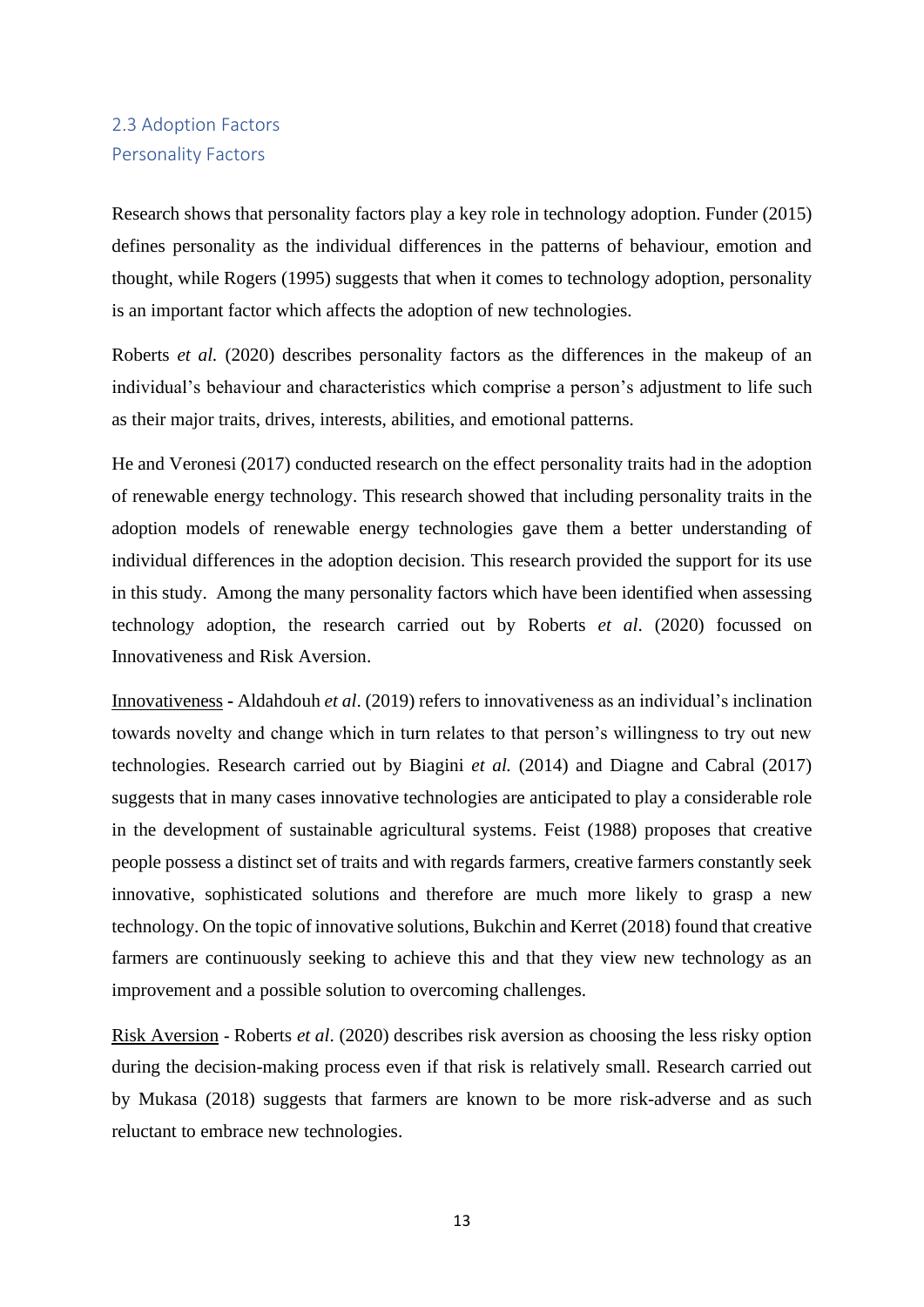Sinja *et al*. (2004) highlight the important benefits of making the farmer a part of the evaluation process prior to them adopting it. Doss (2003) believes that trialability is a significant factor in technology adoption as their research found that the potential adopter is more likely to adopt new technology if they are given the opportunity to try something out prior to adopting it completely. This is supported by research carried out by Sinja *et al*. (2004) who found that when introducing any new technology to farmers, it is important that they should be involved in its evaluation to ensure its suitability for their requirements.

Kratzer *et al.* (2017) emphasises the psychological barriers to the introduction of new technology from managers who are resistant to prototypes being trialled on their worksites. As a result of being the early adopter, there could be productivity risks, as well as a reluctance by staff to change from their familiar ways of working.

According to Kariyasa and Dewi (2013) age is another factor which contributes to the risk aversion element in the adoption process of new technology. Research found that older more experienced farmers who have gained more knowledge over time are better equipped to evaluate technology information in comparison to younger farmers. In contrast to this, Maurceri *et al.* (2005) and Adesina & Zinnah (1993) argue that age is found to have a negative relationship with adoption of technology. The thought process here is that as farmers get older their risk aversion increases which in turn brings about a decreased interest in committing to a long-term investment in the farm, in contrast to younger farmers who are typically less riskaverse and more willing to try new technologies.

### Digital Inclusion

Digital technologies are being used to transform the global agricultural industry. Phillips *et al*. (2019) suggests that agricultural firms are adapting and adopting a range of new software, mobile apps, sensor technologies and big data applications which is disrupting established structures in the associated sectors. With the post-industrial world moving online, access to digital communication technologies have become increasingly important for rural economies.

Edwards (2009) argues that broadband access is now considered a core public utility but the access to these digital technologies, does not mean that people in rural communities are able to participate fully in the digital economy due to digital inclusion. Marshall *et al*. (2020) describes digital inclusion as the ability of people to access, afford and use online technologies effectively. This research looked at to what extent Australian farmers are digitally included and results showed that farmers score lower than others in similar circumstances. Bukchin and Kerret (2020) suggest that the primary barriers obstructing adoption are the lack of access to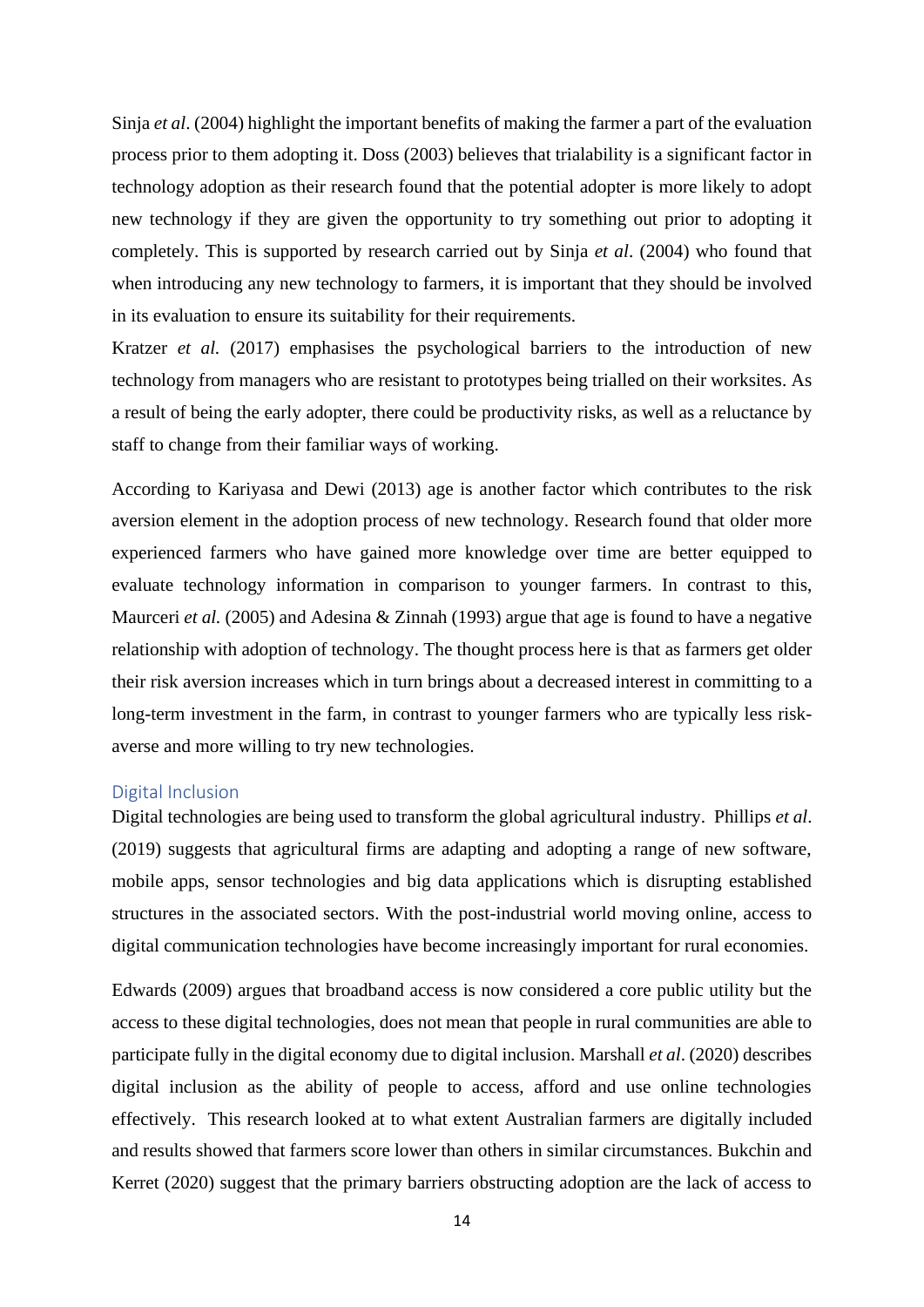sustainable technologies, an argument which is supported by Cafer and Rikoon, (2018) whose research also suggests that the main barriers impeding technology adoption in rural areas is the lack of access to sustainable technology and the information about them. Although Bukchin and Kerret (2020) suggest that these are the primary barriers, their research does argue that these barriers fail to explain in full the issue faced by farmers as their removal does not guarantee that a particular innovation would actually be adopted and perhaps it is more a combination of factors.

#### Social Impacts

Roberts *et al*. (2020) refers to social factors in relation to social cognition in that people perceive, consider, interpret, and judge their own social behaviours and those of others. This is primarily in relation to social influence which Roberts defines as any changes in a person's behaviours, feelings or thoughts caused by other people when introducing new ways of working.

According to Mwangi and Kariuki (2015) farmers who are part of a social group discover and learn of the benefits through using technology while Uaiene *et al*. (2009) believes that effects of a social group play an important role, particularly in the context of agricultural innovations as farmers share information and learn from each other.

Rose *et al*. (2021) identifies some concerns with regards the digitalisation of all farming systems when highlighting that a lack of attention has been given to the social impacts of new technologies. This is based on the thought process that while technologies may increase yields and reduce inputs, in many cases the requirement of labour will be reduced. This concern is echoed by Carolan (2008) whose research highlights the importance of physical work and traditional farm practices in order to maintain enjoyment of their role and work satisfaction.

The ITI would often receive criticism for its resistance to change and would be deemed archaic on many fronts. Prior to Covid-19, the industry would have been slow to embrace the digital and technologic systems that would have been readily available for quite a while. Makkonen *et al*. (2016) highlights that a reluctance of organisations to adopt new technology can result in significant costs through the loss of competitive advantage and potential revenue. The global thoroughbred industry is extremely competitive, and constant change is required to stay ahead of the competition. Marshall Goldsmith's famous quote of 'What gets you here, won't get you there' is very applicable in this instance.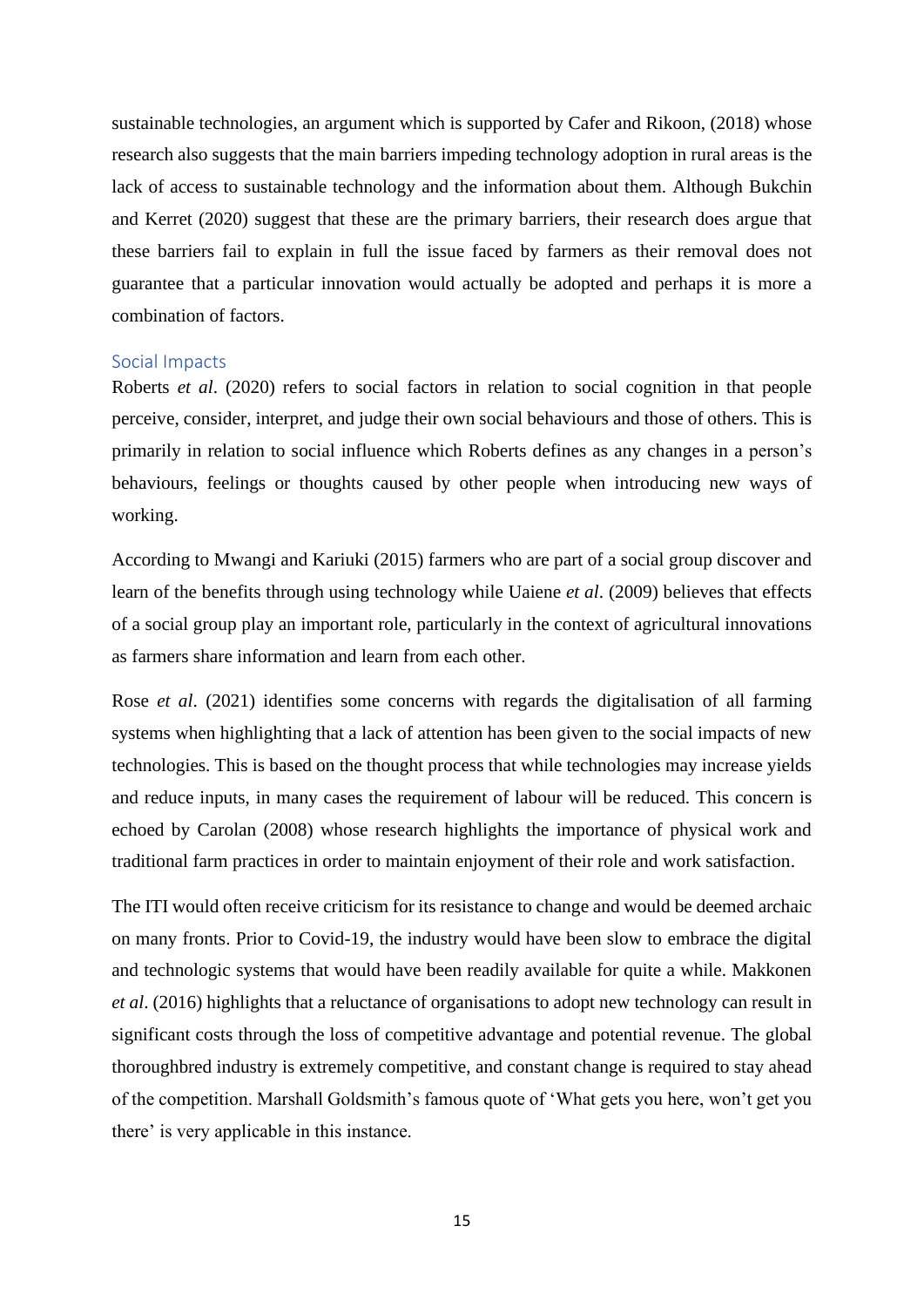## Organisational Factors

Mwangi and Kariuki (2015) found that the size of the farm or organisation plays a critical role in the process of adopting new technology. Lavison (2013) supports this when suggesting that the size of the farm affects and can be affected by other factors influencing technology adoption.

Research indicates that there is a corelation between larger farm sizes and the adoption of agricultural technology. Uaiene *et al*. 2009 suggests that farmers with large farm sizes are likely to adopt a new technology as they can afford to devote part of their land to try out new technology unlike those with a smaller farm size. In contrast to this research, Mwangi and Kariuki (2015) showed a negative influence of farm size on adoption of new agricultural technology in that the smaller farm size may provide an enticement to adopt a technology especially in the case of an input-intensive innovation.

#### <span id="page-15-0"></span>2.4 Conclusion

The literature examined shows that there has been adequate research carried out in the area of technology adoption in the agricultural industry but with very little focus on the thoroughbred industry. The conceptual model which was derived from this research will be used as a framework and ensure legitimacy in this study. This study will explore the gap which exists and add a new dimension to existing research.

In the next chapter, the research question and research objectives will be outlined.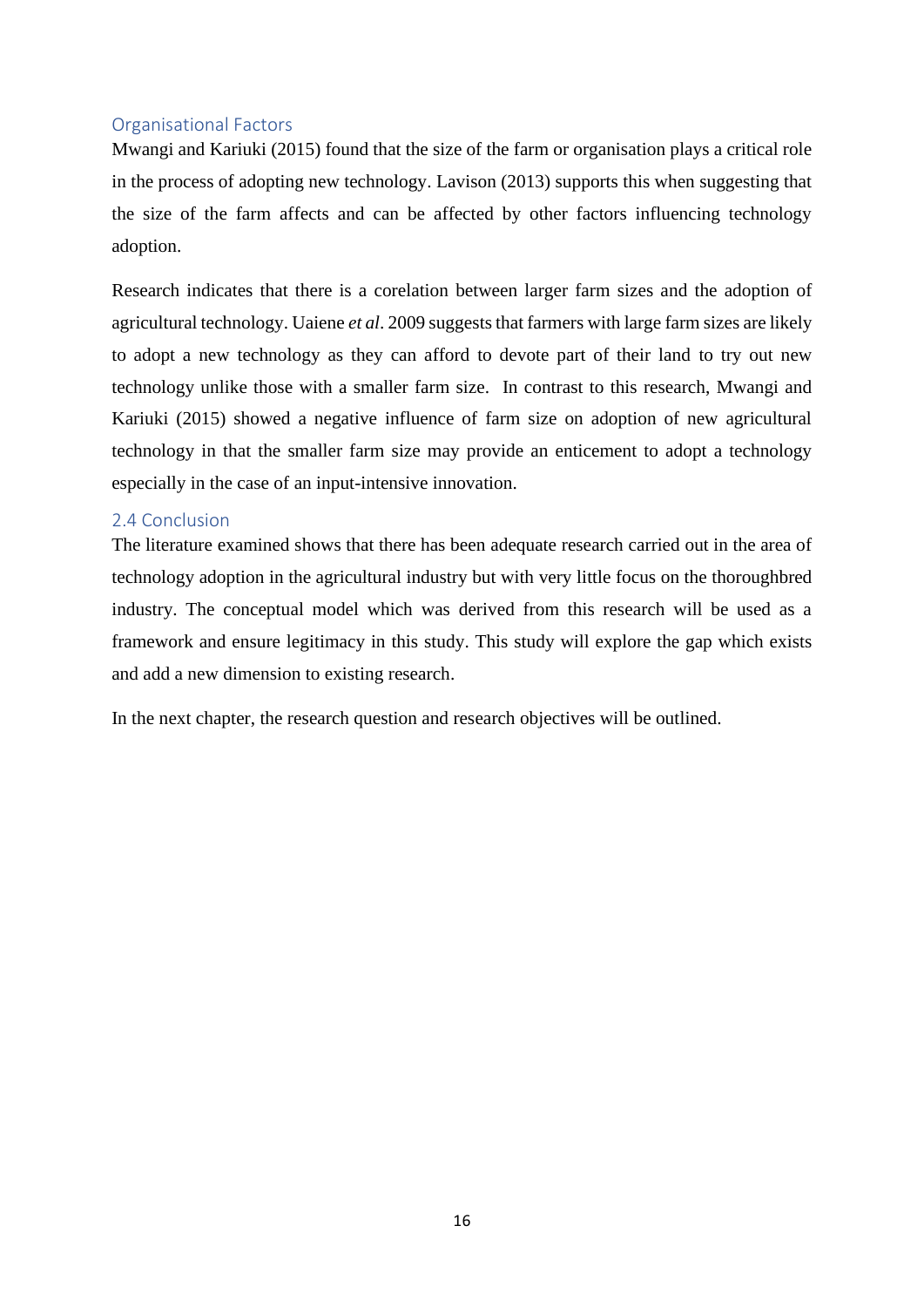## <span id="page-16-0"></span>3.0 Research Question

## <span id="page-16-1"></span>3.1 Research Objective

The research objective for this dissertation is to investigate technology adoption among Irish Thoroughbred Breeders and the factors which affect its implementation.

There have been previous studies on the impact of technology in the agricultural industries by Bukchin and Kerret (2020) and Rose et. al. (2021), however, there has been no such work with a focus on the Irish Thoroughbred Industry (ITI).

Given the demonstrated increase in the advancement in technology and the importance of the ITI to the economy, this research aims to answer the following research question.

## **What factors affect the adoption of technology in the Irish Thoroughbred Industry from the perspective of Irish breeders.**

## <span id="page-16-2"></span>3.2 Research Questions

To achieve the research objective, the research questions to be answered in this dissertation are:

- 1. Analyse the awareness of Irish breeders of the availability of technology to them in their role in the thoroughbred industry.
- 2. What are the main barriers facing breeders to introducing these new technological advances in the ITI?
- 3. Which additions have proved to be the most significant in terms of effect and successful impact?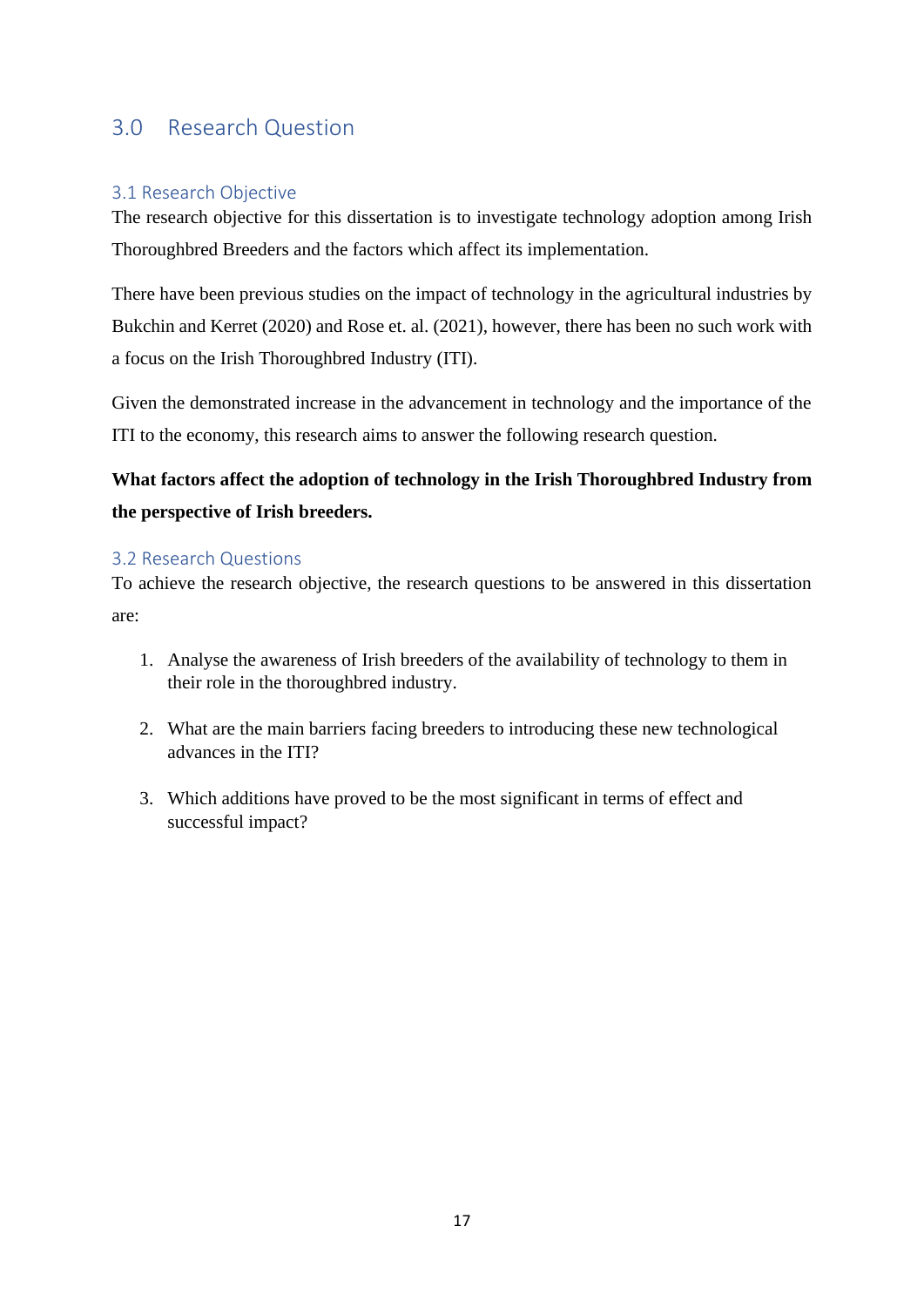## <span id="page-17-0"></span>4.0 Methodology Introduction

#### <span id="page-17-1"></span>4.1 Introduction

Kumar (2015) defines research methodology as the scientific or systematic way in which a researcher performs their research to accomplish their desired goals and objectives. The aim of this chapter is to lay out the methodology which the researcher has elected to use while providing a justification for these choices. The techniques used to carry out sampling, data collection and analysis will also be explained in this chapter along with ethical considerations and validity of the research.

Saunders *et al*. (2009) research onion model outlines the various stages to be undertaken by a researcher when preparing a methodology, so this will be used to ensure validity and creditability at these different stages. This chapter discusses the full process and numerous elements of how the research is carried out for this study. A high level of critical evaluation of all available methods and research strategies is required when completing the methodology process (Blaikie, 2000). This assessment was carried out and the chosen methodology along with its justification will be outlined along with limitations of the research and ethical considerations.

#### <span id="page-17-2"></span>4.2 Research Philosophy

Research philosophy is the first layer of the ''onion'' that is to be addressed and Saunders *et al.* (2009) refers to it as a system of assumptions and beliefs about the expansion of knowledge. The research philosophy sets the groundwork for all future aspects of the research process which includes the creation of the research question and the selection of research methods. Given the high level of detail required in the section, Mkansi and Acheampong (2012) emphasise the necessity of the researcher possessing an in-dept knowledge of their investigations. This clear understanding of the study will enable the researcher to select the most effective and suitable methodology in order to achieve the research objective. The two main concepts when discussing research philosophy are ontology and epistemology and it will be the latter which will be used in this dissertation.

#### <span id="page-17-3"></span>4.3 Epistemology

Epistemology is defined by Saunders et. al (2009) as an acceptable knowledge in a particular area of research which enables the researcher to know how best to go about delving into this area further. Lewis and Thornhill (2007) split the type of researchers in epistemology into two types, the Resources Orientated researcher and the Feelings Orientated researcher. While the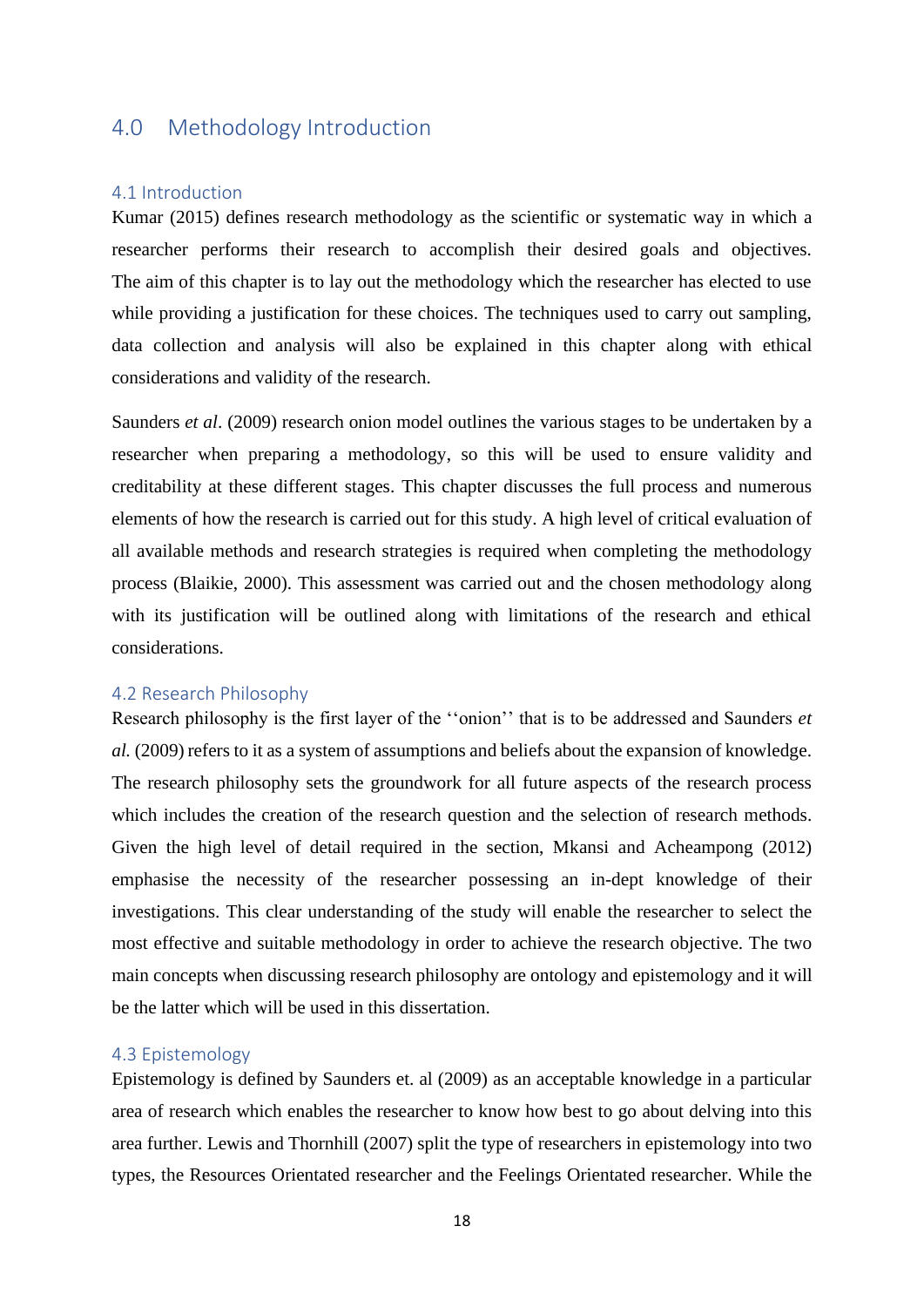former tends to be in a positivist position, the latter tends to participate from an interpretive perspective.

It is the belief of Fisher (2007) that interpretivism is research based on the understanding that reality is socially constructed and therefore that knowledge and truth are subjective. This study will have an interpretive element as it will be based on the views of thoroughbred breeders who will have a considerable emotional aspect to it so therefore a feelings-orientated research role will be undertaken. Saunders and Tosey (2012) believe that interpretivism has a close association with the study of social phenomena when in their natural environment. Saunders et. al. (2009) points to the use of qualitative methods when undertaking the interpretive approach with this qualitative data being collected from small sample sizes via in-depth interviews.

#### <span id="page-18-0"></span>4.4 Approach and Design

Cresswell (2007) implies that an inductive approach is shaped by the researchers experience in collecting and analysing data, suggesting that it essentially emerges from the ground up. This approach will be used for this dissertation as it supports the interpretivism method which considers the human and emotion aspects associated with the qualitative data collection techniques. The emotions of the thoroughbred breeders play a noticeable role in the input and results of the research. Yin (2016) also recommends that an inductive approach is mainly associated with qualitative research.

This dissertation will concentrate on qualitative methodologies as the majority of data used will require interpretation due to its nature e.g. online discussions, opinions and perspectives. Qualitive research is described by Kennedy (2019) as the study of a research topic which is not suitable to statistical analysis as the focus needs to be on interpreting meaning from the participants along with their experience and views. The research shows that embracing these new technologies is a personal choice and to get accurate and detailed perspectives from them, qualitative research is the most suitable methodology. The ITI is commonly referred to as a people business which is built on strong relationships so it is felt that a survey would not be as effective as it could miss out on some of the nuisances that are in existence. This qualitative methodology was used by Bukchin and Kerret (2016) when carrying out research on smallholder farmers. Although Roberts *et al*. (2020) used a multi-pronged approach which was possible given their large pool of resources, qualitative methods also played a significant role in their study as they were deemed appropriate as they helped form a connection with the participant. One of the main differences between qualitative and quantitative research which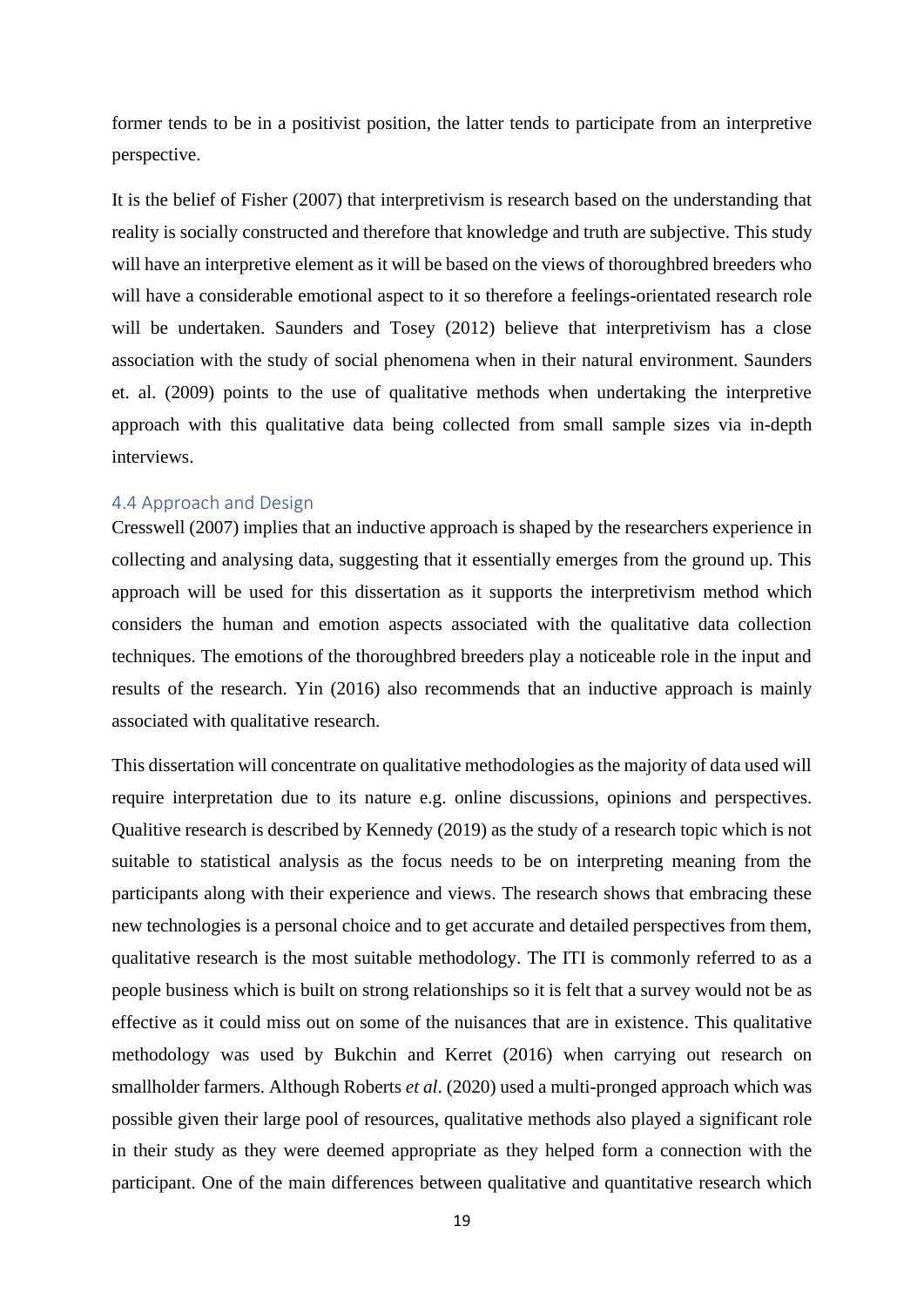Chloy (2014) highlighted is that qualitative research through its semi structured nature can account for emotions, ideas and opinions which will be important as participants can provide information and answers in their own words. This level of flexibility should prove beneficial here when trying to delve deeper to coax out essential insights.

### <span id="page-19-0"></span>4.5 Research Method

Research methods are the techniques, procedures and tools used when gathering and analysing data (Kennedy 2017). When deciding on a research method in which to collect data, Saunders *et al*. (2009) advises that the researcher has the option to choose a single research method or go with using a combination of methods. When making this decision the primary objective of the researcher is to select the method or methods which will best help answer the research questions and achieve the objectives of the study.

Qualitative semi-structured interviews will be used as the research method for this study and Clifford, French and Valentine (2010) describe these as a type of interview in which the questions are open ended. This will allow participants go into further detail on the adoption factors which they feel are the most significant to them. Saunders *et al.* (2009) supports the earlier research when referring to semi-structured interviews as a qualitative interview which will develop based on the themes and questions that have been set, but there will be the opportunity for the participants to elaborate further on the areas which they feel justify further detail. Yin (2016) highlights two-way interaction as an advantage of semi-structured interviews as it plays a positive role in relationship building and the clarification of questions because such issues would negatively affect the accuracy of the findings. The importance of building a relationship with the participants and avoiding any misunderstandings will encourage them to open-up and speak freely during this process which is likely to be a new experience for some of them. This is supported by Uaiene *et al*. (2009) who found that in the context of agricultural innovations, communication and information sharing among farmers played an important role.

The themes will be primarily based around Roberts *et al*. (2020) P-TAF model which was examined in detail in the literature review and through adopting this approach here it adds further rigour to this study. The revised model is again illustrated in Figure 3 on the following page.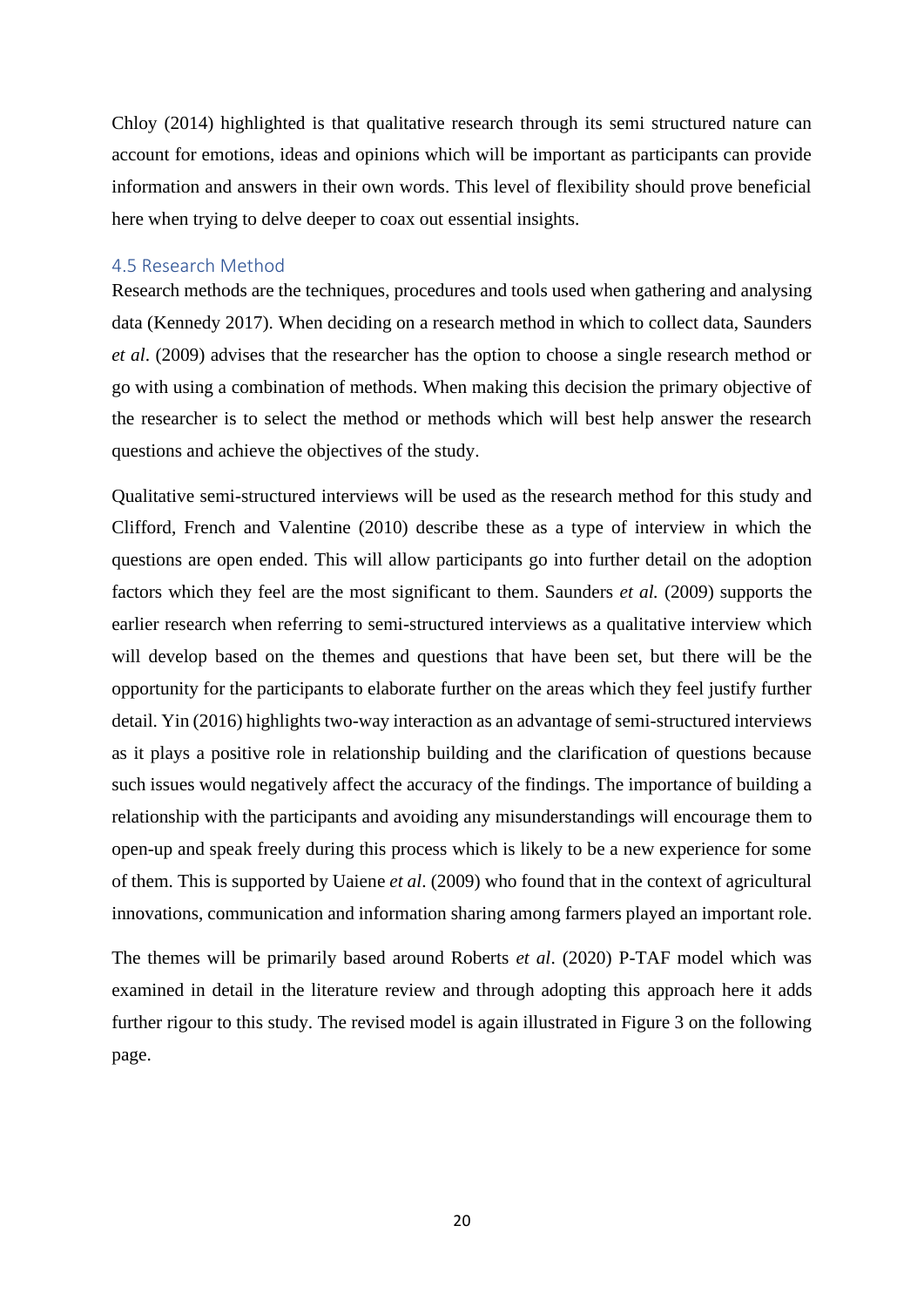

<span id="page-20-1"></span>*Figure 3: AOD Model 2021*

## <span id="page-20-0"></span>Technology Adoption Factors

The table below outlines the four primary technology adoption factors along with the literature sources which support them. This research played a significant role in the further development of Roberts *et al*. P-TAF framework to create the AOD Model 2021.

| <b>Technology Adoption Factors</b> |                                  |                      |                                                                                                                                     |
|------------------------------------|----------------------------------|----------------------|-------------------------------------------------------------------------------------------------------------------------------------|
| <b>Personality Factors</b>         |                                  |                      |                                                                                                                                     |
| <b>Study Author</b>                | <b>Context/Setting</b>           | Variables/Focus      | Outcome                                                                                                                             |
| Roberts et al.<br>(2020)           | Large farms<br>Australia         | Innovativeness       | Generational differences with regards<br>views towards technology.                                                                  |
| Biagini et al.<br>(2014)           | <b>Senegal Farming</b>           | Innovativeness       | Innovative technologies are predicted<br>to play a significant role in the<br>development of<br>sustainable<br>agricultural systems |
| Diagne & Cabral<br>(2017)          | <b>Senegal Farming</b>           | Innovativeness       | Innovative technologies are predicted<br>to play a significant role in the<br>development of<br>sustainable<br>agricultural systems |
| Roberts et al.<br>(2020)           | Large farms<br>Australia         | <b>Risk Aversion</b> | Tendency to avoid options that entail<br>risk even if that risk is relatively small                                                 |
| <b>Mukasa (2018)</b>               | Farming sector<br>more generally | <b>Risk Aversion</b> | Farmers are known to be more risk<br>adverse and as such reluctant to<br>embrace new technologies                                   |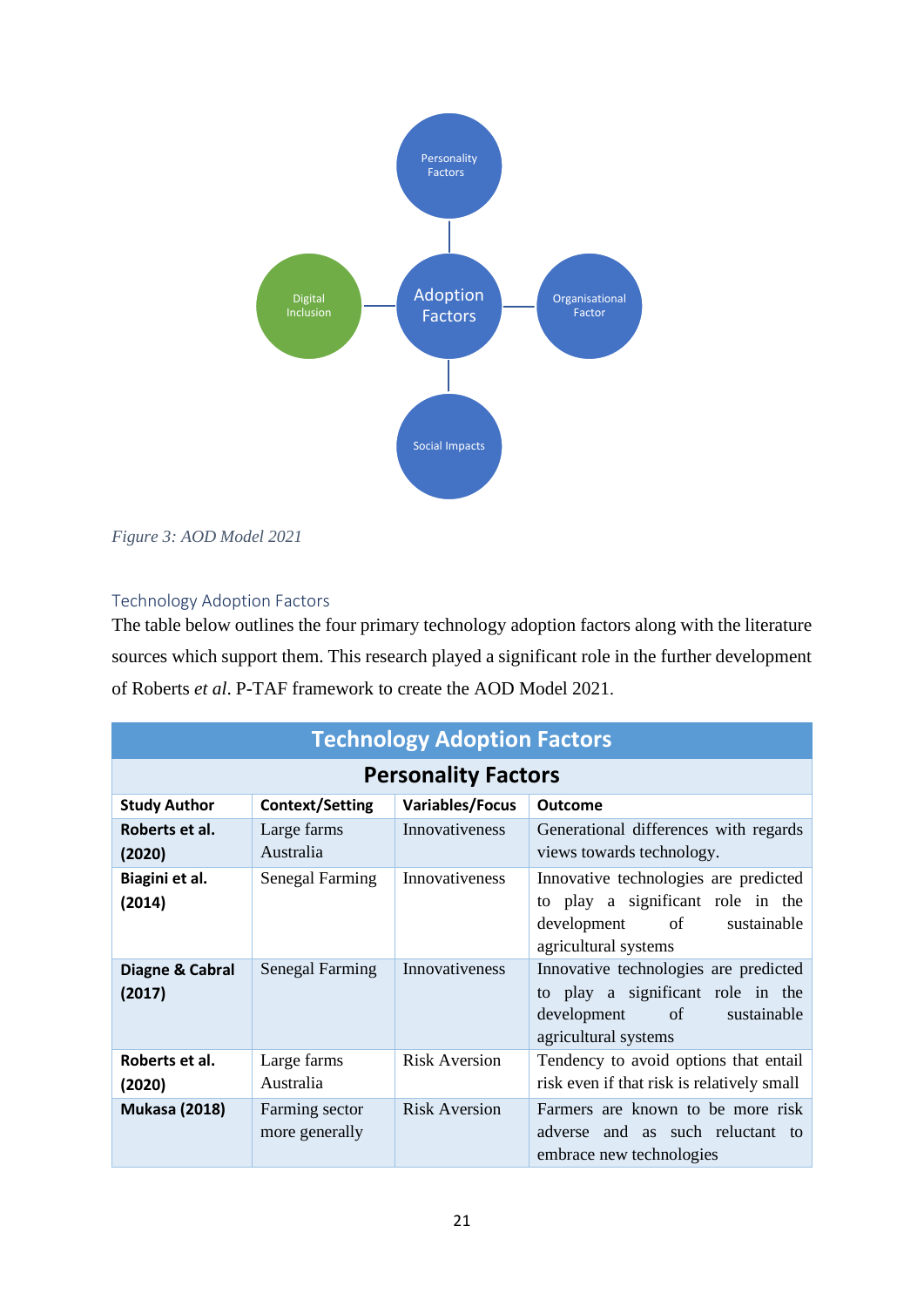| Maurceri et al.<br>(2015)              | Age of person                               | <b>Risk Adverse</b>                             | Age is found to have a negative<br>relationship with technology adoption.                                                                                  |  |
|----------------------------------------|---------------------------------------------|-------------------------------------------------|------------------------------------------------------------------------------------------------------------------------------------------------------------|--|
|                                        |                                             |                                                 |                                                                                                                                                            |  |
|                                        |                                             | <b>Digital Inclusion</b>                        |                                                                                                                                                            |  |
| <b>Study Author</b>                    | <b>Context/Setting</b>                      | <b>Variable/Focus</b>                           | <b>Outcome</b>                                                                                                                                             |  |
| <b>Bukchin &amp;</b><br>Kerret, (2020) | Farming                                     | <b>Barriers</b> to<br>adoption                  | Barriers obstructing adoption are the<br>of<br>sustainable<br>lack<br>access<br>to<br>technologies                                                         |  |
| <b>Edwards</b> , (2009)                | General                                     | <b>Broadband</b><br>Access                      | Broadband access is now considered a<br>core public utility                                                                                                |  |
| Marshall et al.<br>(2020)              | Australian<br>Farmers                       | <b>Broadband</b>                                | Australian farmers are not digitally<br>included                                                                                                           |  |
| Cafer & Rikoon,<br>2018                | Developing<br>$countries - no$<br>digital   | Lack of access                                  | Main barriers hindering adoption are<br>of<br>sustainable<br>lack<br>access<br>to<br>technology and to information about<br>them                           |  |
| Phillips et al.<br>(2019)              | Agricultural                                | Adoption of new<br>services                     | Adapting and adopting new technology<br>disrupting<br>which<br>established<br>is<br>structures in the associated sectors.                                  |  |
|                                        |                                             |                                                 |                                                                                                                                                            |  |
|                                        |                                             | <b>Social Impacts</b>                           |                                                                                                                                                            |  |
| <b>Study Author</b>                    | <b>Context/Setting</b>                      | <b>Variables/Focus</b>                          | Outcome                                                                                                                                                    |  |
| Roberts et al.<br>(2020)               | Large Farm<br>Australia                     | Social<br>Reasoning                             | People perceive, consider, interpret,<br>and judge their own social behaviours<br>and those of others.                                                     |  |
| Mwangi &<br>Kariuki (2015)             | Developing<br>Countries                     | Social group                                    | Farmers who are part of a social group                                                                                                                     |  |
|                                        |                                             |                                                 | discover and learn of the benefits<br>through using technology                                                                                             |  |
| <b>Rose et al. (2021)</b>              | Digital<br>transformation of<br>rural areas | Lack of attention<br>given to social<br>impacts | digitalisation<br>of all<br>The<br>farming<br>systems identifies a lack of attention<br>which has been given to the social<br>impacts of new technologies. |  |
| Carolan (2008)                         | <b>Rural Areas</b>                          | Enjoyment<br>and<br>job fulfilment              | Importance of physical work and<br>traditional farm practices to maintain<br>enjoyment of their role and work<br>satisfaction.                             |  |
|                                        |                                             |                                                 |                                                                                                                                                            |  |
|                                        |                                             | <b>Organisational Factors</b>                   |                                                                                                                                                            |  |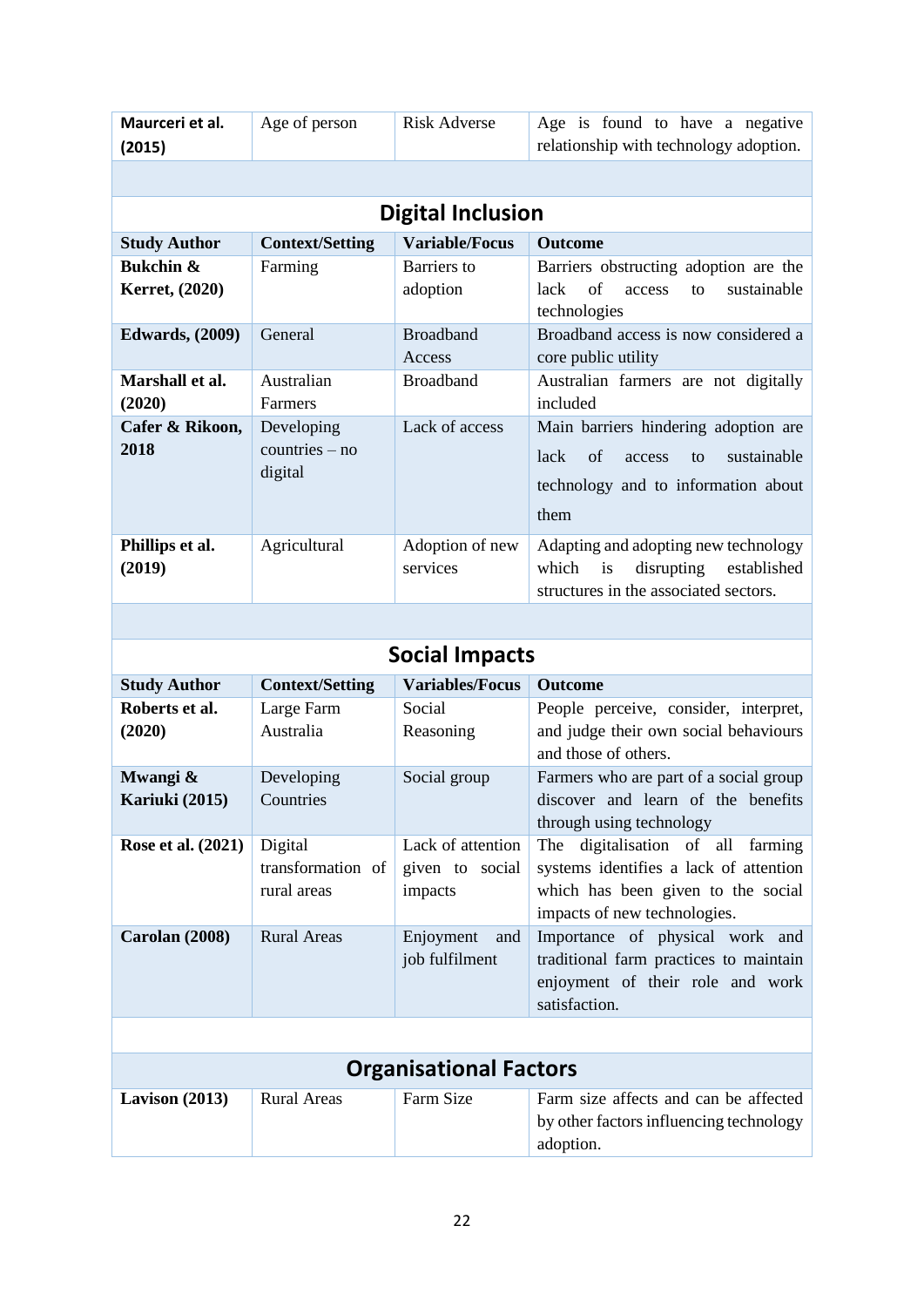| Mwangi &<br>Kariuki (2015) |    |     | Developing<br>Countries                                                    | Farm Size | Size of farm or organisation plays a<br>critical role in the<br><sub>of</sub><br>process<br>technology adoption.                                 |
|----------------------------|----|-----|----------------------------------------------------------------------------|-----------|--------------------------------------------------------------------------------------------------------------------------------------------------|
| <b>Uaiene</b><br>(2009)    | et | al. | Determinants of<br>Agricultural<br>Technology<br>Adoption in<br>Mozambique | Farm size | Farmers with large farms are likely to<br>adopt a new technology as they can<br>afford to devote part of their land to try<br>out new technology |

<span id="page-22-1"></span>*Figure 4: Model Development Table*

#### <span id="page-22-0"></span>4.6 Sampling

Researchers use sampling to identify a sub-group of the population that can act as a representative of the population. Quinlan (2011) suggests that there are two key sampling techniques in probability and non-probability sampling. Purposive sampling is a practice of non-probability sampling, and it is this technique which has been selected for this dissertation.

Neuman (2005) highlights how purposive sampling allows the researcher to work with particularly small sample sizes that are relevant to the project. In the current climate this is important, as access to people is not as easy as in previous years prior to Covid-19 so it is essential that the right people are targeted to increase data accuracy and quality. Purposive sampling will be adopted in this study as it allows the researcher to use their judgement when selecting who they believe the most appropriate sample to be to answer the research question and meet the overall objectives of the dissertation. Baker (2001) suggests that non-probability sampling is less time consuming and less complicated for those with a smaller pool of resources and limited resources are a factor which had to be considered for this dissertation.

To qualify as a participant for this study, the following criteria must be met:

- Working within the thoroughbred industry based in Ireland.
- Owner of a stud farm who breeds thoroughbred horses on a commercial basis or a senior manager of a commercial thoroughbred breeding operation with responsibility for strategic decision.

Based on the criteria, the researcher contacted eight possible participants from a broad range of locations within the ITI. These participants were contacts which the researcher dealt with through their industry network. This population was narrowed down to six participants who the researcher felt could best contribute to the achievement of the research objectives.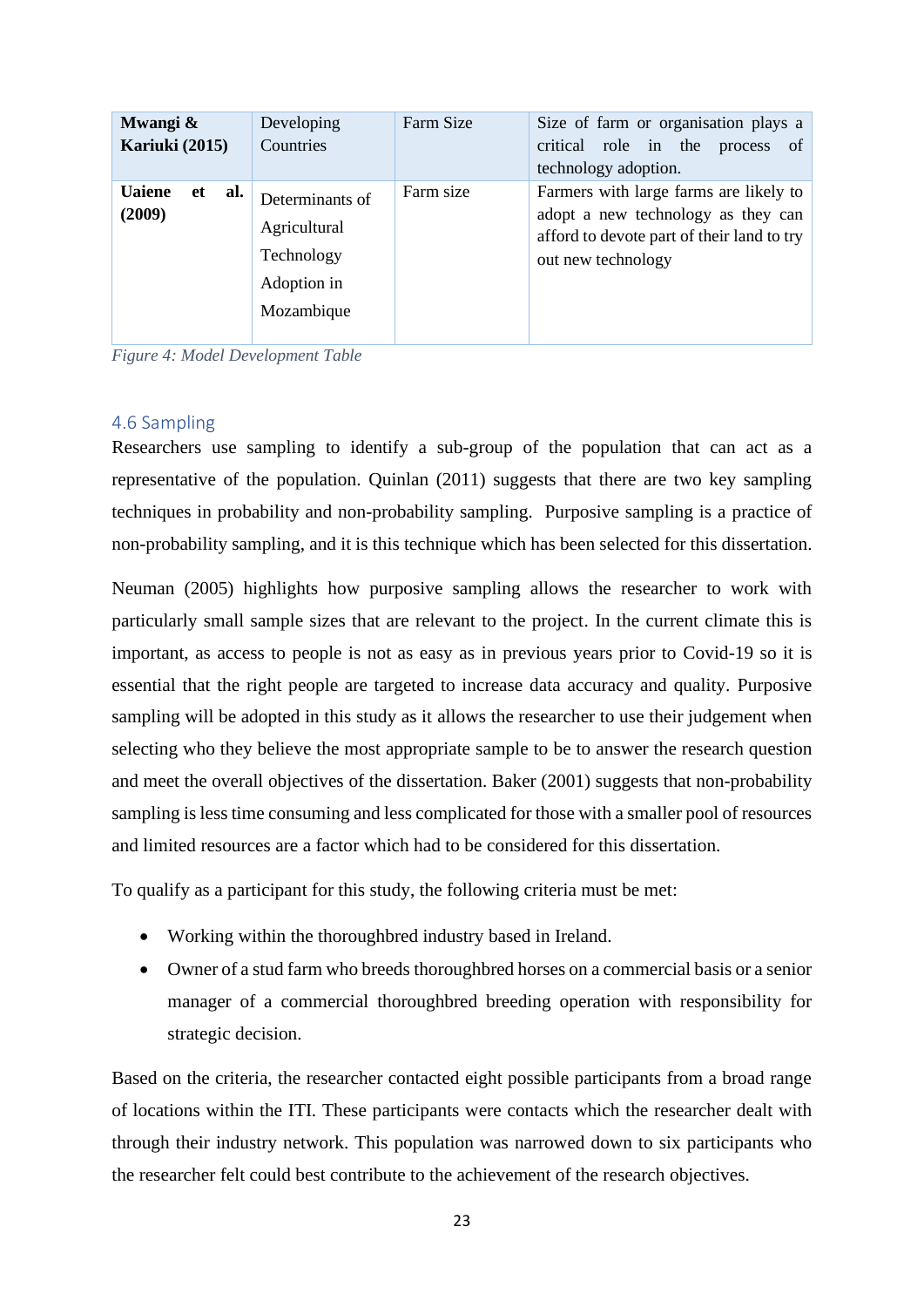| <b>Unique ID</b>  | <b>Job Title</b>  | <b>Business Size</b> | Age & Location                        |
|-------------------|-------------------|----------------------|---------------------------------------|
| Participant one   | Stud farm owner   | 20 mares             | 62 years - Kildare                    |
| Participant two   | Stud farm owner   | 6 mares              | $33 \text{ years} - \text{Tipperary}$ |
| Participant three | Stud farm owner   | 15 mares             | 38 years - Offaly                     |
| Participant four  | Stud farm owner   | 10 mares             | 65 years - Limerick                   |
| Participant five  | Stud farm manager | 12 mares             | 42 years - Down                       |

The selected candidates are listed below.

<span id="page-23-1"></span>*Figure 5: Table of participants for this research*

#### <span id="page-23-0"></span>4.7 Data Collection Analysis

This process commenced with an initial email being sent to the six participants which included the research topic, a summary of the objectives of the study and a consent form. A request for a one-hour meeting through Microsoft teams was also included. On acceptance of this request, interviews were scheduled, and invites sent to participants. These invites included the theoretical framework which outlined the themes which would be discussed. A set of openended questions were developed based on each factor which made up the conceptual model. A pilot study was considered but given current restrictions, the researcher did not have access to the required participants. The technology used to carry out the interview was tested with a work colleague prior to the first scheduled interview.

Six semi-structured interviews were carried out with Irish thoroughbred breeders. Ideally these interviews would have been carried out face to face but this was not possible due to Covid-19 but the use of video meant that body language and expressions could be shared and captured. Saunders et al. (2009) highlights the importance that these expressions are to the researcher as it allows them to gauge the sincerity and truthfulness of the interviewee's response. The framework which was sent to the participant helped to put their mind at ease about what was required while also allowing them the opportunity to give the subject some thought in advance. Using the Microsoft Teams method also resulted in getting access to certain participates who would not have had time to travel to meet the researcher in person. Each of the meetings were recorded and this assisted in giving the interviewer a relaxed conversational nature as notes did not have to be taken. All interviews were recorded which provided the significant benefit of listening back to the conversation and extracting the required data. This was a significant time saving technique as it meant that the interview did not need to be transcribed although the researcher did take some notes during the interview which were deemed significant. The importance of getting this permission of the participants in writing prior to the interview was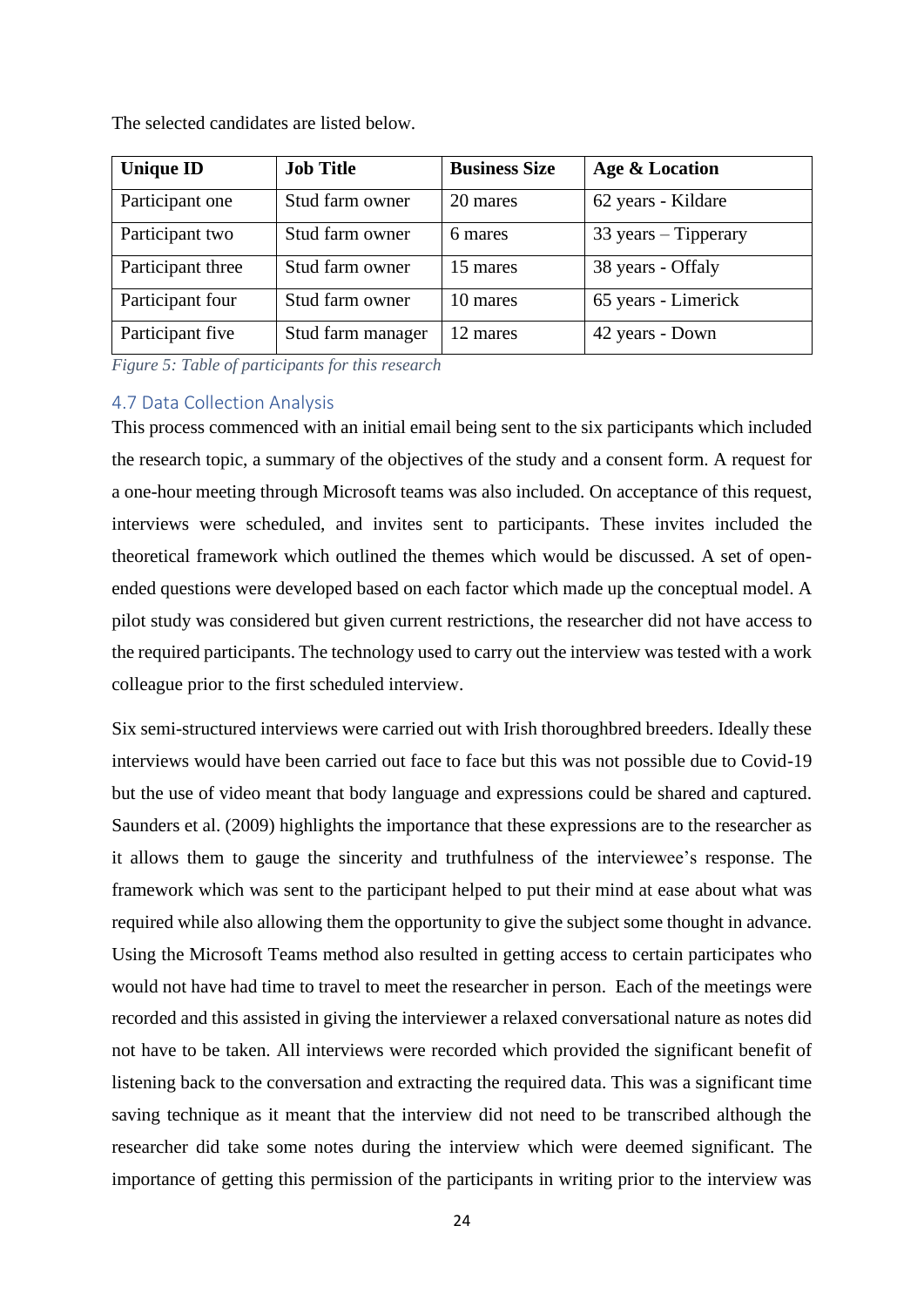highlighted by Yin (2016) and steps were taken as the consent forms were signed in advance. Each interview lasted between 40 and 60 minutes.

Thematic analysis was carried out to analyse the data. This is the reorganisation of the data gathered into the common themes. Willis (2013) describes a theme as a noticeable reoccurrence of important patterns which are systemic rather than random. This research aims to identify the common factors which affect technology adoption among the thoroughbred industry, so this approach is a suitable tool. The research by Roberts *et al*. (2020) also used a version of Braun and Clarke's (2006) thematic analysis so this offers further support for this choice of approach.

Braun and Clark (2006) highlight and discuss the differences between both inductive and deductive (theoretical) thematic analysis. Theoretical analysis is more research driven and guided by their interest in the research area. The conceptual model used by the researcher in this literature review formed several themes, from which the interview questions were drafted, hence the reason for adopting a theoretical analysis in this instance.

## <span id="page-24-0"></span>4.8 Reliability and Validity

The reliability of the study relates to the degree which the selected data collection tools and techniques will produce consistent results across all data gathered (Saunders (2009) while Yin (2016) suggests that when carrying out qualitative research, validity is linked to accuracy. Data should be accurately interpreted, and the research should reflect this accordingly, hence the importance of honesty and transparency when carrying out exploratory research.

The following steps were taken to ensure reliability and validity:

- Research methods like those used in peer-reviewed literature were adopted.
- Emphasis placed on selecting interview participants who were knowledgeable in this area of study.
- A flexible approach was taken at each stage and changes made accordingly in the best interests of the research
- Interviews were recorded to ensure correct interpretation and increase the overall accuracy of the research.
- During data collection and analysis of such, a consistent approach was standard practice.
- Honesty and transparency were at the forefront of all communications that were carried out.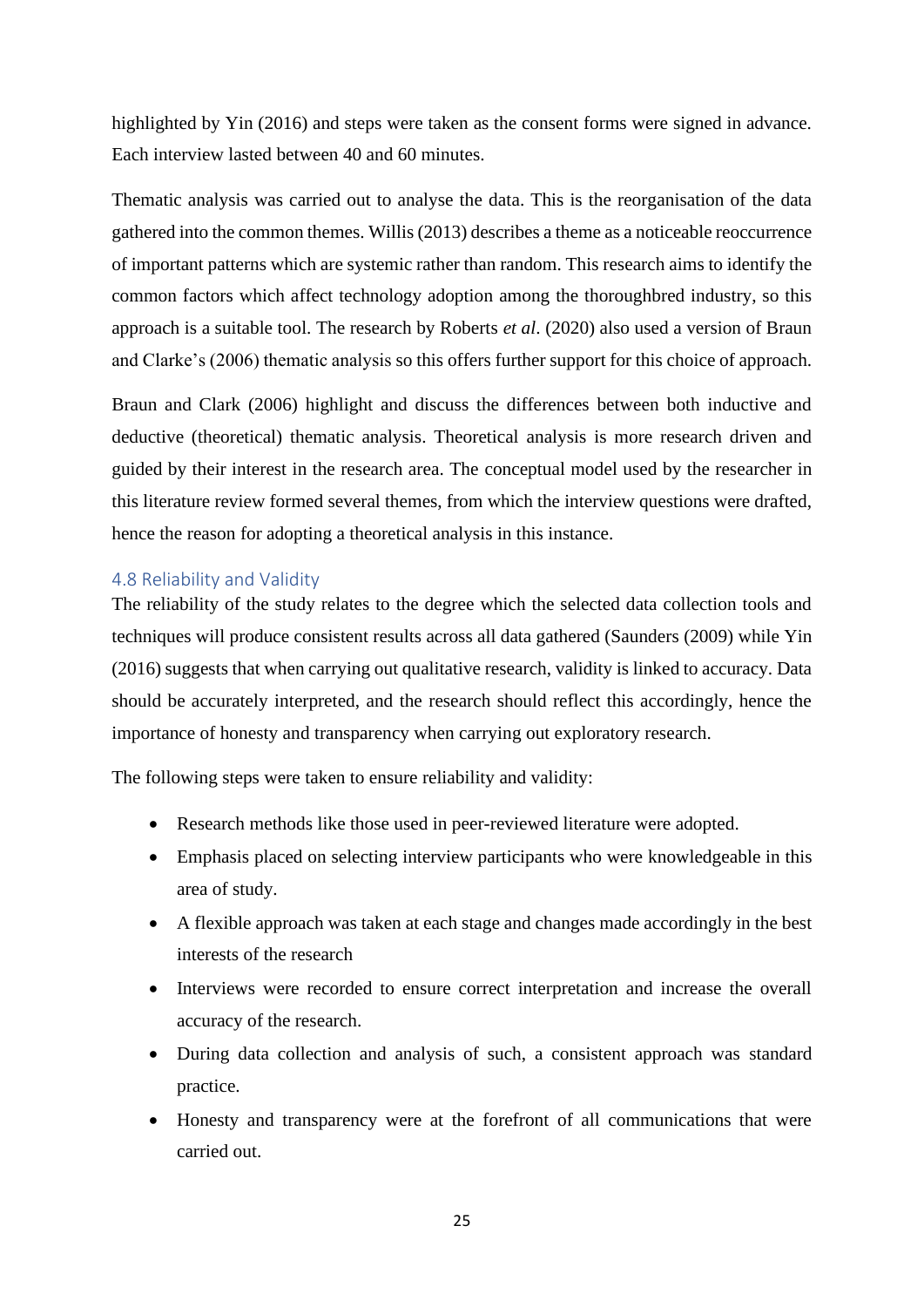### <span id="page-25-0"></span>4.9 Ethical Consideration

As with every piece of research, the author is aware that there are ethical considerations with this dissertation. Ethics is described by Cooper & Schindler (2008) as the behavioural standards which direct the moral choices that people make in the context of their behaviour and relationships with others. The following steps and considerations were undertaken to ensure a high ethical standard.

An ethics form was completed and submitted to National College of Ireland (NCI) with the proposal in January 2021.

Participation was on a voluntary basis and prior to any interviews, the research topic was shared with all participants along with the aims and objectives of the research. A consent form was also distributed at this stage for signing which highlighted assurances of anonymity and the right to withdraw at any stage of the process. No reference to participants names or their organisations would appear in the research and the allocation of a unique identification number aided in this process.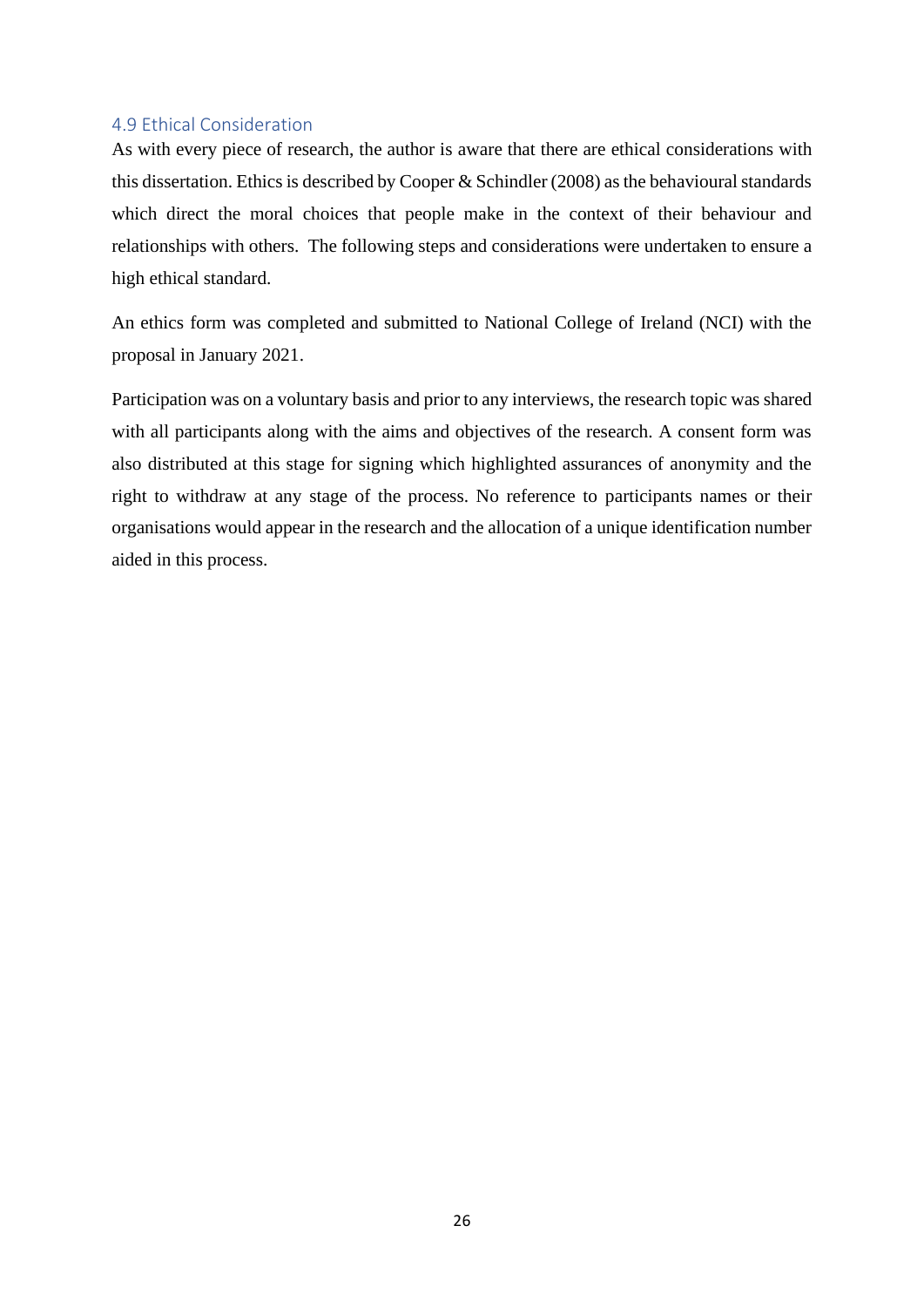## <span id="page-26-0"></span>5.0 Analysis and Findings

## <span id="page-26-1"></span>5.1 Introduction

This research aims to clarify the factors which influence the adoption of technology in the Irish Thoroughbred Industry from the breeder's perspective using the thematic analysis framework produced by Braun and Clarke (2006).

From the literature review, which was carried out, a conceptual model with four overarching themes was produced. An analysis of these themes will be carried out against the views of the five participants who contributed via the semi-structured interviews. The researcher will analyse these themes in order of significance based on the information gathered from the participants.

<span id="page-26-4"></span> *Figure 6: AOD Model 2021*



## <span id="page-26-2"></span>5.2 Thematic Analysis

## <span id="page-26-3"></span>Personality Factors

This theme explores the role of personality factors when making decisions on technology adoption. Rogers (1995) suggests that when it comes to technology adoption, personality is an important factor which affects the adoption of new technologies.

All participants highlighted the user's personality as a key factor when choosing to adopt technology in their business. Participant Four felt that personality factors were one of the primary considerations when it comes to deciding on adopting technology. They believe that they are from a different generation where technology was something that they were never required to know about. There was no requirement on them to be innovative and therefore they were risk adverse to any new changes.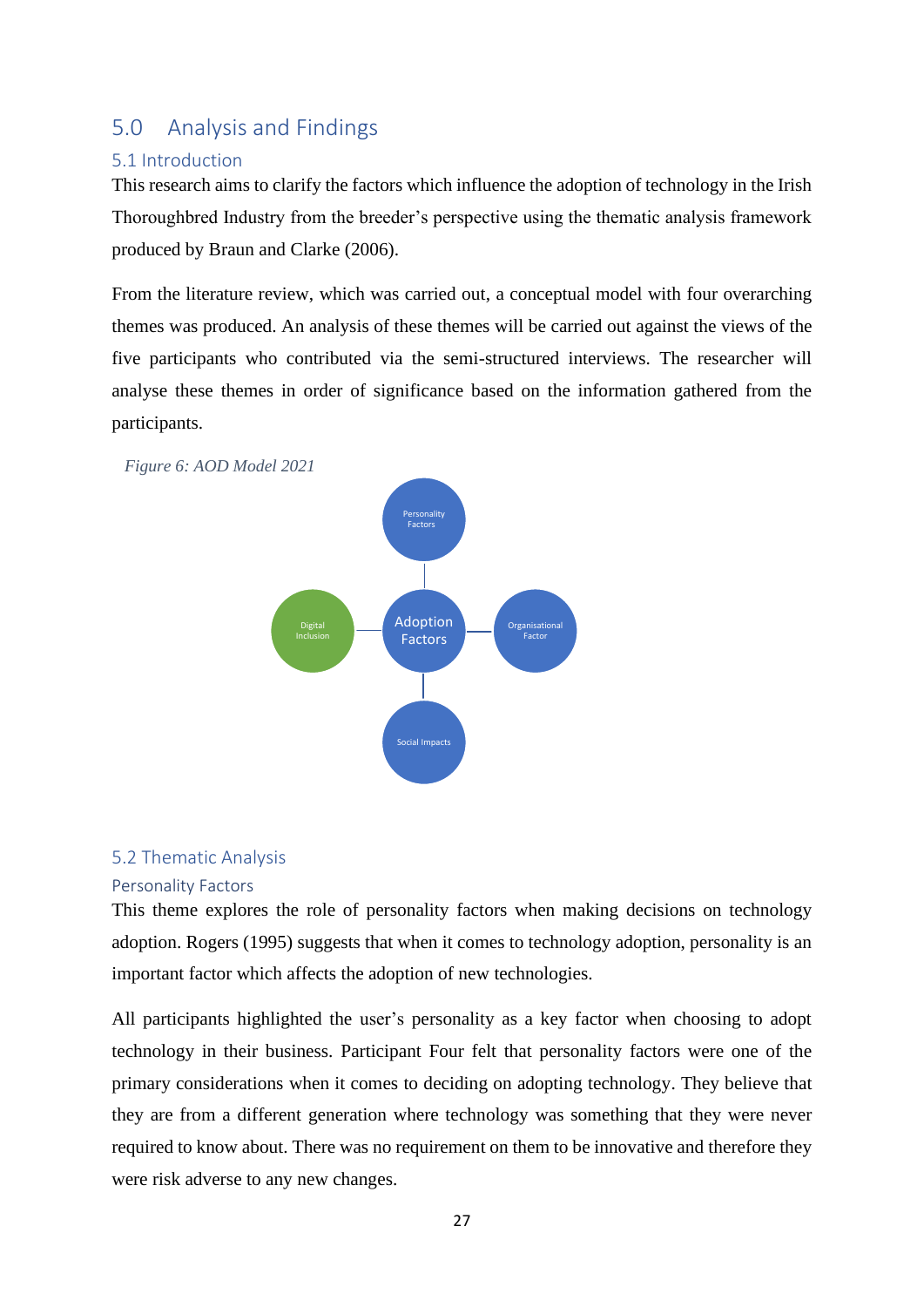*''It was only last year that I became aware of what an iPhone was and even then, I would have said that I would never have any interest in getting one as I am happy with my current phone and will never need the extras which it offers. Over the last 12 months, to stay competitive in the industry I needed to have access to some of the functions its offers and I've recently made the change over from my Nokia 3210''.* 

This point was echoed by Participant One who felt that they were very cautious about trying something new as they had little experience of it and were unsure if the pros would outweigh the cons. Risk aversion and a lack of innovation was a barrier to deciding not to adopt new available technology options up to now.

*''I would have been worried that by making the change over and using these new technologies, where would I be if I made a mistake or the pitfalls of not being able to use it correctly. I have come around to making some bank transfers using the computer but would be very concerned about doing it on my phone in case something was to go wrong – I just would not trust it''.*

Participant Five discusses their experience in their family business which is involved in producing horse feed and supplements to the equine industry, an area which is reliant on innovative solutions and staying ahead of the curve. This is an example of how the personality factors can have a significant impact on the increase in technology adoption.

*''Through growing up helping in my family's feed business I was always aware of the competitive culture of the industry and in order to stay in business, one must always be open to change, willing to take risks and be innovative in all areas of the business. With this in mind, as available technology became available which would assist me in my breeding operation, I was very quick to take advantage of it''*.

Although participant's two and three could see how personality traits could be a significant factor in technology adoption, neither felt that they had been a barrier in their specific cases. However, after examining this further, participant two highlighted that he did have experience of it through a family member.

*''My father would take a lot of convincing in order to embrace new devices that have come available. During Covid-19 when entries for the marts and horse sales had to be made online, he was not comfortable with trusting the system to do this as previously*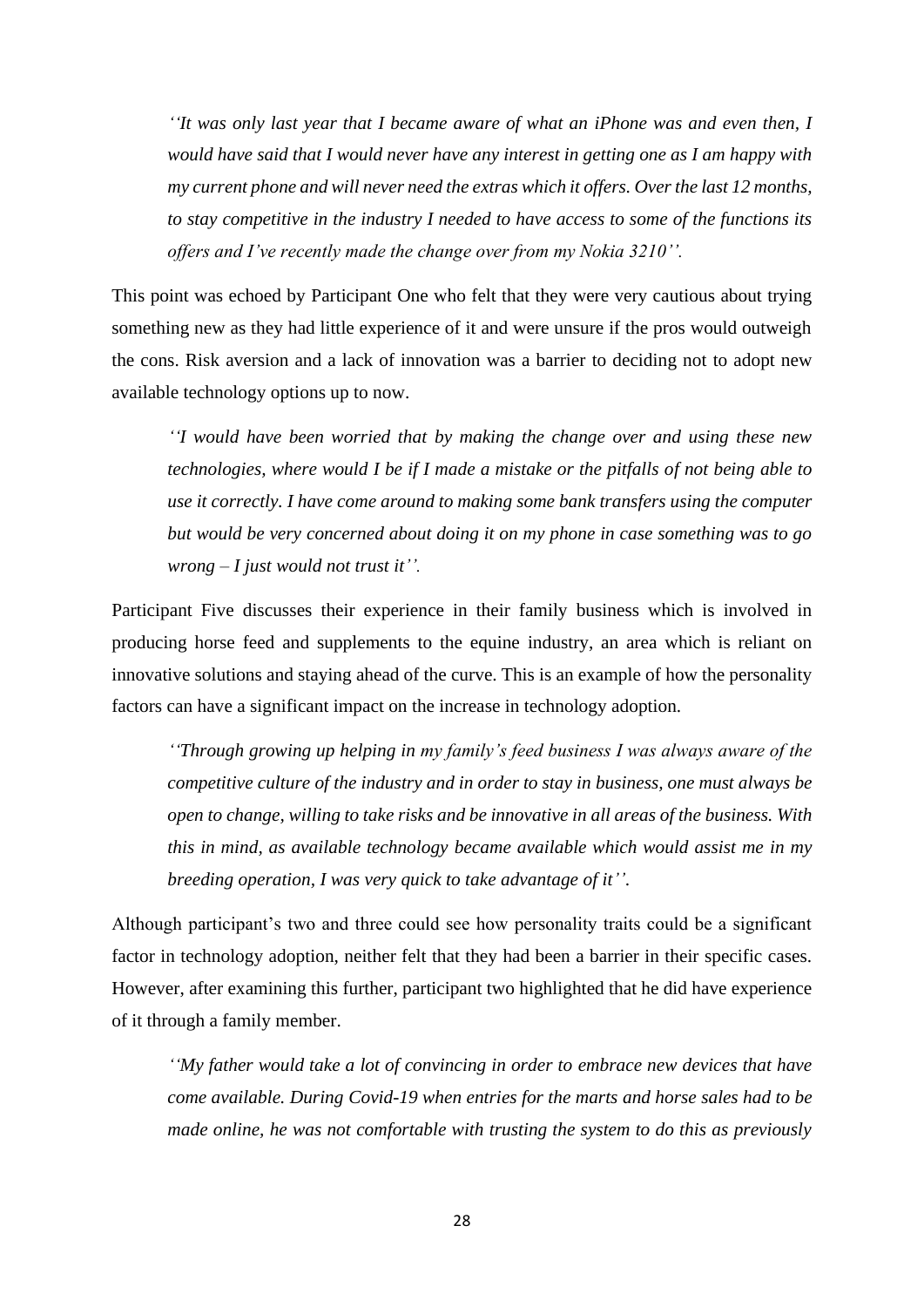*he would have felt more at ease handing in the paper copy to the administrator at the mart. This way he knew for sure that they had received it''.*

It is therefore clear from the respondents that personality traits have an impact on technology adoption. The older generation are slower to adopt the technology as they feel there are risks associated to these along with a lack of experience using digital devices while the younger generation have had more exposure to technology and therefore are more comfortable with trying it out.

#### <span id="page-28-0"></span>Social Impacts

The social impact which technology adoption has on the participants is a significant factor in the decision-making process. Uaiene et al, (2009) believes that effects of a social group play an important role, particularly in the context of agricultural innovations as farmers share information and learn from each other. Mwangi  $&$  Kariuki (2015) support this when suggesting that farmers who are part of a social group discover and learn of the benefits through using technology.

When discussing the impact that social factors had on their adoption of technology, Participant One who had increased their technology usage, put this decision down to a recommendation from his family members*.*

*''My wife and son would be much more tech savvy and confident with technology than I would be, and this was a significant factor in giving me the confidence to try it. The fact that they would be available to answer any queries or resolve any issues I had was another considerable factor''.*

A second participant (Participant 4) supported the importance of social influence from his family and extended this to a wider circle of colleagues and friends from which a combination of all, gave him the confidence to get over the risk factor.

*''My son had an iPhone and he was doing some of the tasks on that for me, and during covid I became aware that other breeders who would be friends of mine were doing it for themselves on similar devices and this encouraged me to do it for myself''.*

When asked to talk about the personal experience of using the new devices, the same participant highlighted the personal satisfaction which he got from doing it for himself and this created an eagerness to want to learn more.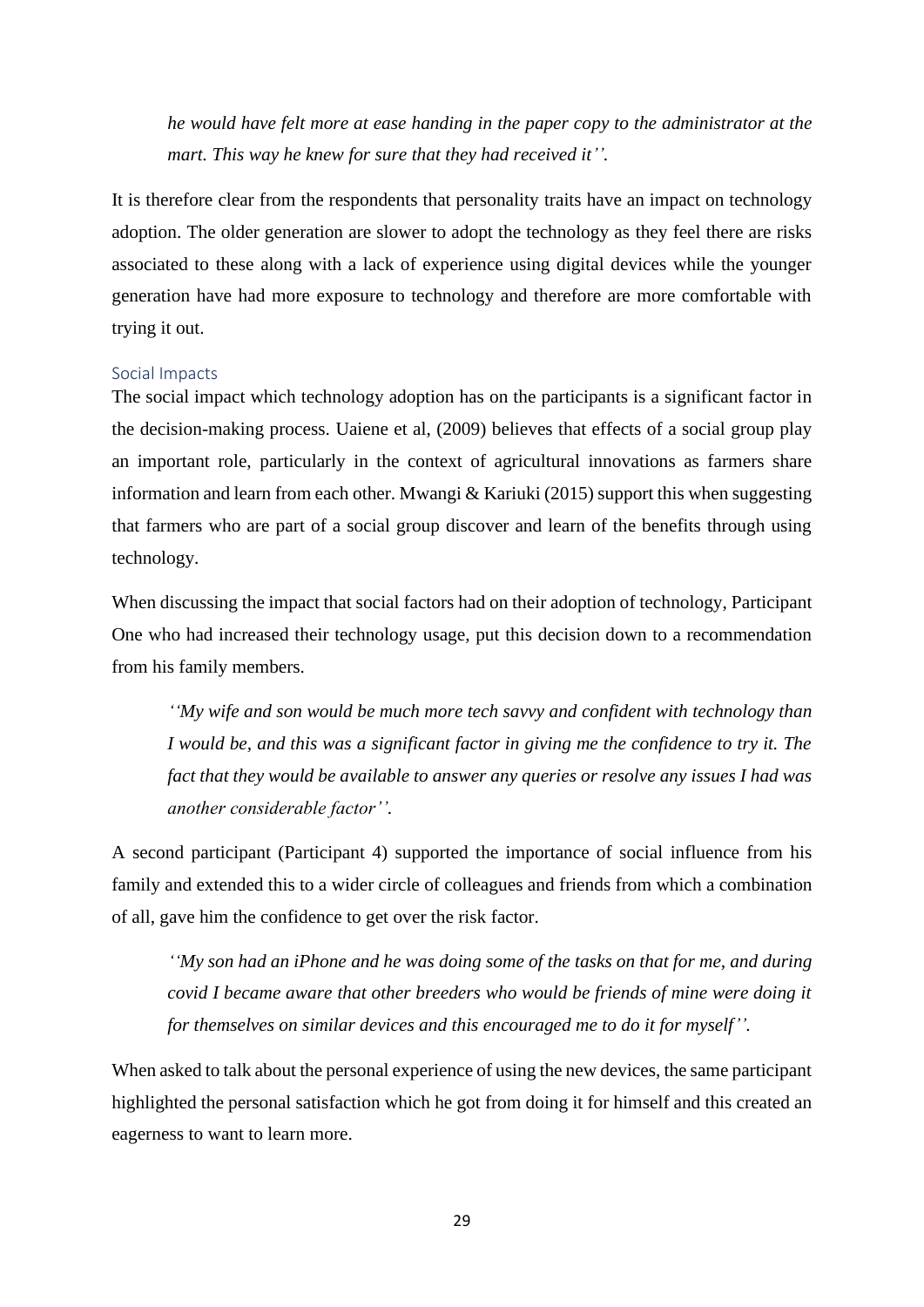*''I started using the internet and some of the functions on the iPhone but still used my old Nokia for calls and messages. It was a month or six weeks before I moved over completely and having this option allowed me to progress at a rate that I was comfortable with, while having people around who could help''.*

Participant two and three also emphasised the importance which the social impact played but from their perspective the influence came from associates and friends rather than family. They had a good awareness of what is available and soon realised the benefits to their business as a result of adoption and the added benefit to having more people using the available devices.

Participant Two - *''I often purchase horses with a group of friends, but we all do our own groundwork looking at them at the sales and meet up at the end of the day to compare short lists. From using the new sales app on the iPad it has replaced writing handwritten notes into the paper catalogue. This app allowed us to share our lists and notes digitally as the app had this facility to do this via email. This made this process much more efficient and slicker, and it also reduced the possibility of us missing out on discussing a particular horse which could be costly''.*

Participant Three - *''Other breeders were sending me research articles and statistics on stallions and sales performances. Given the competitiveness of our industry now, it is essential to have immediate access to this knowledge in order to make informed decisions. The old way was to sit down and read through it a few days later when you got home and in front of a laptop. When flying over to the UK and French sales, I can now be doing some of my research while on the go. I simply had to make the move, or I would be left behind''.* 

Participant Five also supports the belief that encouragement to adopt new digital devices came about as a result of seeing others embrace them and advertise their benefits. This person did however highlight the fact that he gains a sense of personal satisfaction from the old style of working and is keen to maintain that to some degree.

*''From installing new cameras in the barns along with new monitoring systems, it has made it a more efficient operation, but I have always enjoyed the traditional working practices and would be keen to maintain these. When it comes to communicating with clients, I know of many others who only send emails and WhatsApp messages, but I still like to meet the client regularly in person. Obviously, this is not always possible, but a phone call is a close second best and I firmly believe this is a big element in building*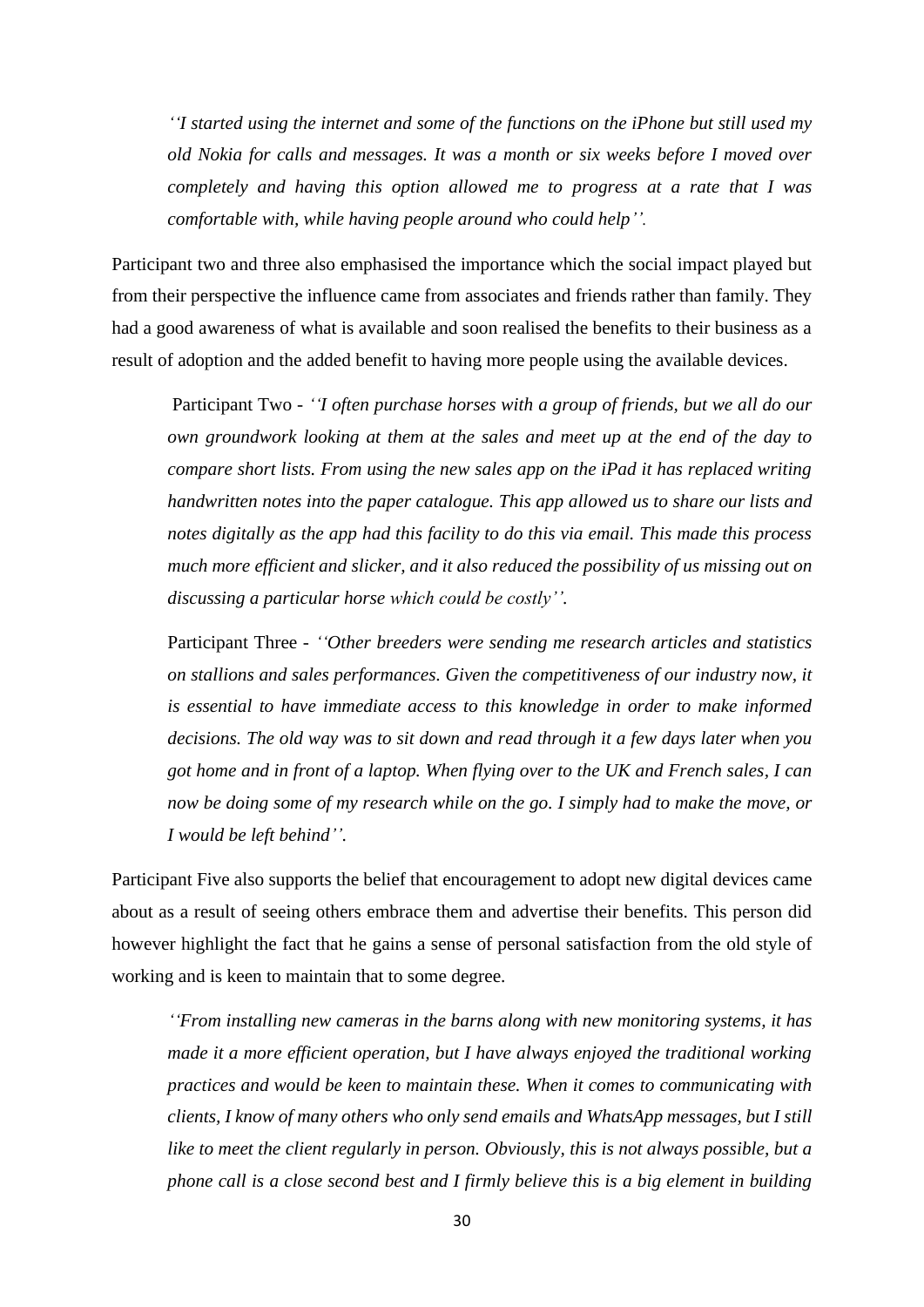*and maintaining a good relationship. I also like to walk out and check the animals in person at night rather than just watching on the camera.* 

It is therefore clear that technology adoption among Irish thoroughbred breeders is certainly influenced by social impacts. All participants confirmed that their decision to adopt technology was influenced by another person who was either a family member, friend or industry colleague.

#### <span id="page-30-0"></span>Digital Inclusion

This theme sets out to establish to what level does digital inclusion play in thoroughbred breeders adopting new technologies. Research from Bukchin & Kerret (2020) and Cafer & Rikoon (2018) argue that that the main barrier to the adoption of technology in rural and agricultural areas is the lack of access to sustainable technology while Edwards (2009) goes a step further when suggesting that broadband access is now considered a core public utility.

Participant One supports the theory that digital inclusion is a factor in technology adoption and when available to people, it has resulted in an increase in its use.

*''Currently the wifi is of a sufficient standard for me to carry out the tasks but this has not always been the case. The quality of the service offered has been improved significantly recently and as a result it has enabled me to make more use of technology and further embrace technological opportunities''*.

Participant Three was equally decisive on the necessity of having access to available technology.

*''A significant portion of my income comes from foaling mares for clients so monitoring these mares 24/7 is essential. Having good wifi meant that I could put in wireless cameras to keep an eye on these from my home. This was never an option when I was working for other stud farms in the past. Its significance cannot be overstated as quick action during a difficult foaling can be the difference between life and death of the animal''.* 

Our next participant again shared their experience of not having access to technology due to their location but the contrast in having such access in their new location, highlights the importance of its availability in the future.

*''I have only just recently relocated to a new farm near Fethard where the signal is second to none. Before this I was based near Dundrum and not only was there no*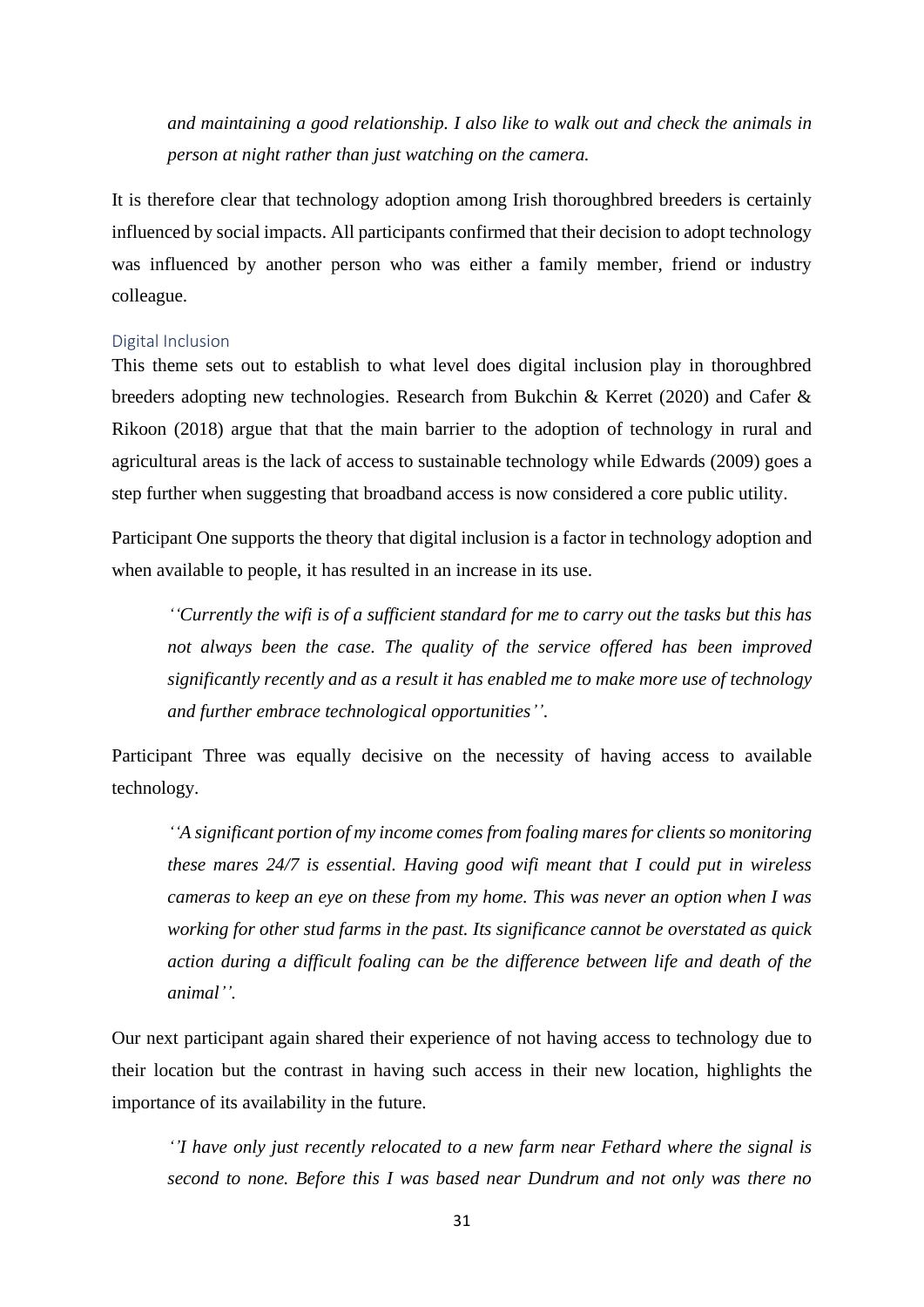*broadband available, but phone signal was extremely poor as well. When looking at farms in which to rent or buy in the future, the accessibility to technology has very quickly become a significant factor* (Participant Two).

Participant Four also felt this was a factor but not a significant one.

*''My farm is located on the edge of the town and as a result, signal for the internet and phone works quite well, and I cannot recall having many issues with it''.*

However, when probed further on the timelines of adoption of different technologies, it became evident that there was high speed broadband in place prior to the participant choosing to adopt such technology.

*''When I got my first smart phone, my kids set everything up and it worked very well and soon after that an iPad followed so that I could read the papers and monitor the farm which away''.*

The findings above reveal that digital inclusion is a barrier to technology adoption and this mainly occurs due to a lack of high speed wifi and poor phone signal availability in rural locations around Ireland.

### <span id="page-31-0"></span>Organisational Factor

This theme analyses the relative impact that organisational factors have when deciding to adopt technology in the ITI. Mwangi and Kariuki (2015) found that the size of the farm or organisation plays a critical role in the process of adopting new technology.

Participant one found that the size of the farm has influenced technology adoption and that it did have a positive impact on the organisation.

*''I always have about 20 mares on the farm now and although this number has not increased massively over the last few years, it has become very competitive, and things must be done to a higher standard. This has increased the overall workload. I still employee two members of staff and this has not changed but from having the technology systems in place, it allows me more flexibility during the busy season''.* 

Another participant discussed the fact that he had inherited the farm from his parents and at the time they had one full time employee, but the farm was not commercially viable. Several changes had to be made to improve the efficiency of the operation.

*''For the farm to return to profitability, a number of technological systems and additions were put in place to aid in managing the operation. This investment meant*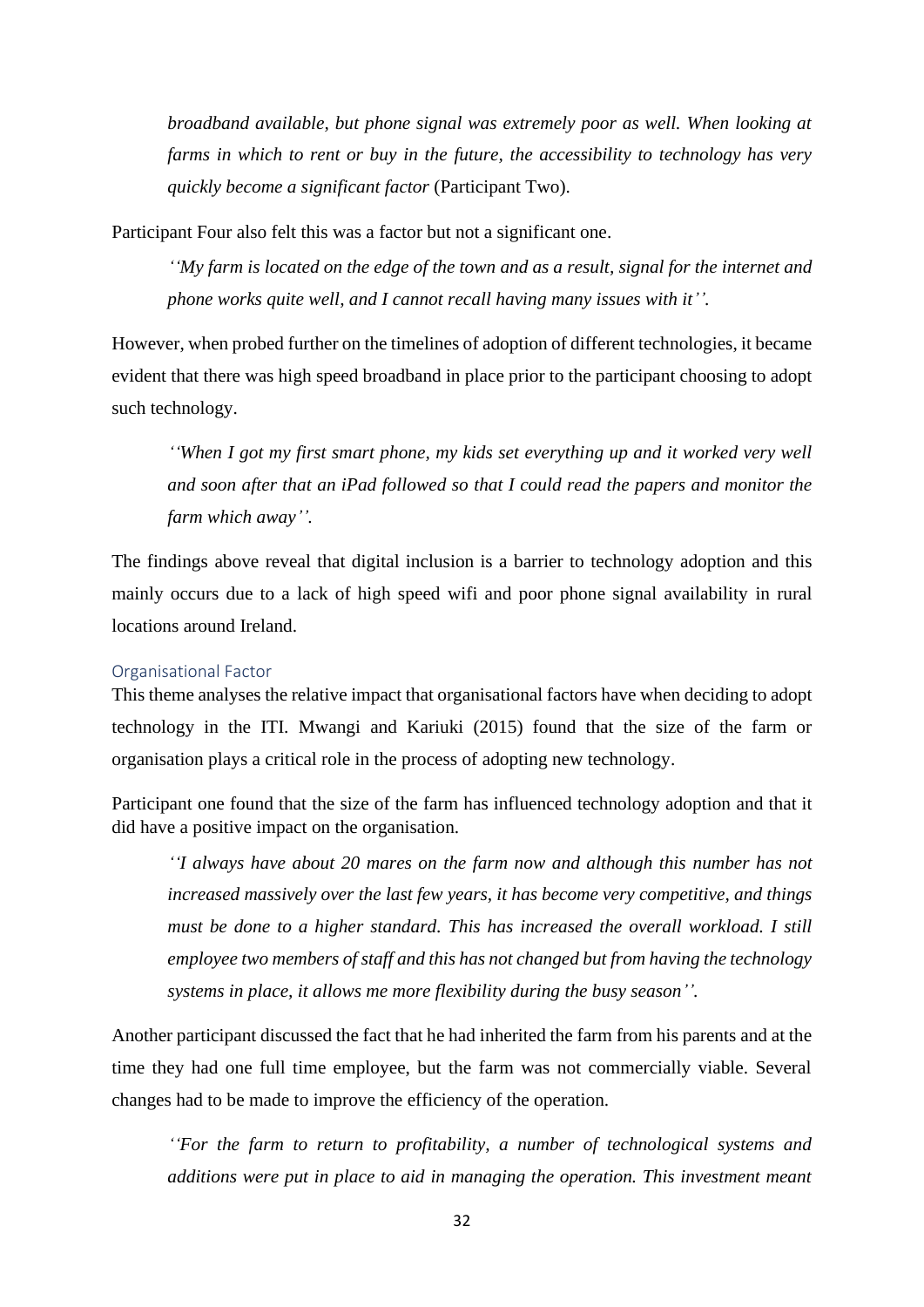*that the farm now only required one part time employee which was a significant cost saving but still ran to a high standard and was achieving good results''.* 

The remaining participants had mixed opinions on the impact which organisational factors had on technology adoption, but they did agree that it might well become more significant to them if they were increase their numbers of livestock in the future.

Organisation factors only appear to be a significant factor in technology adoption among larger thoroughbred breeders. Many Irish thoroughbred breeders are sole traders and/or are family run operations and therefore do not appear to be impacted by organisational factors.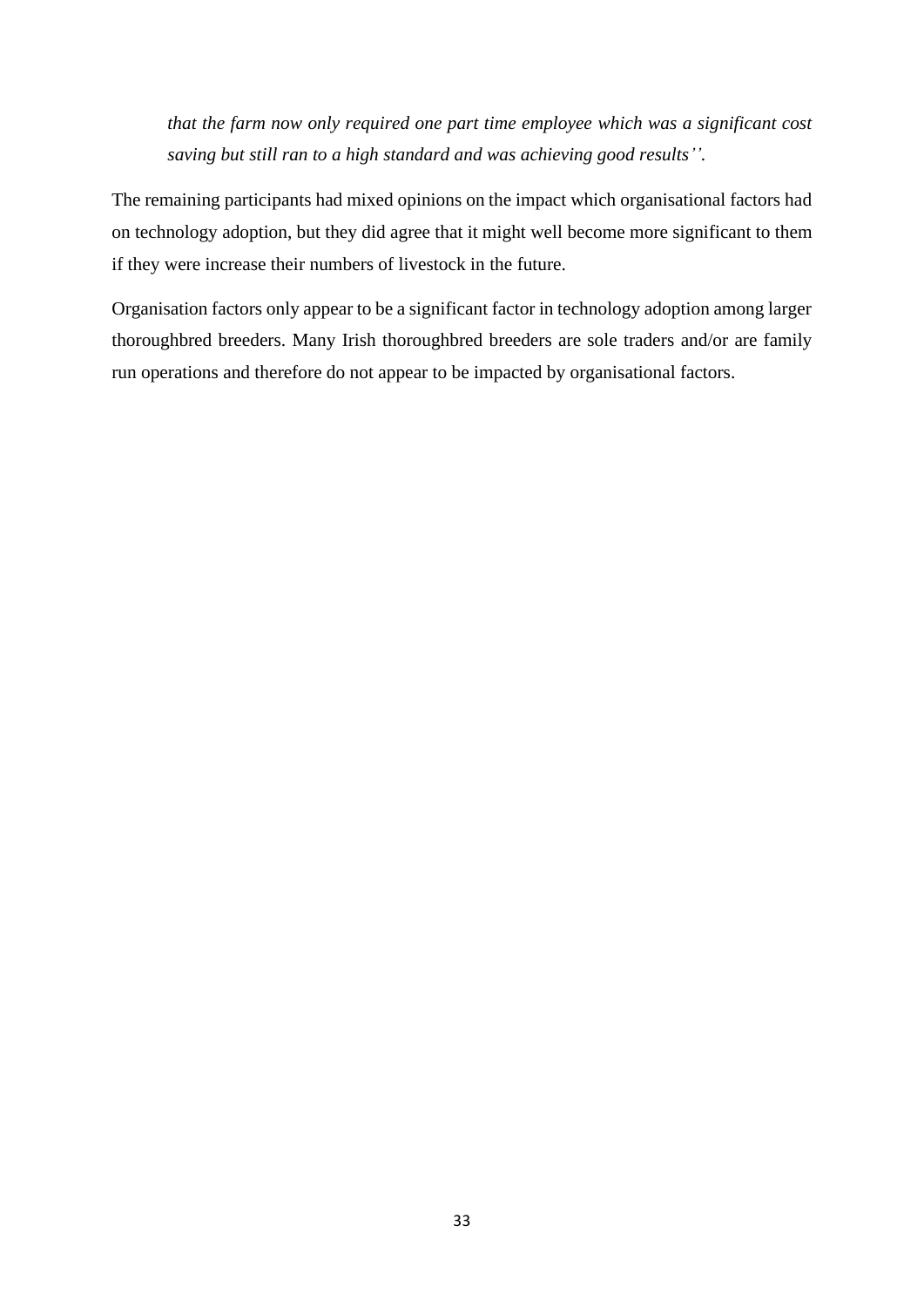## <span id="page-33-0"></span>6.0 Discussion

## <span id="page-33-1"></span>6.1 Introduction

Following the completion of Chapter 4, outlining the key findings from the in-depth interviews, Chapter 5 will discuss and analyse these findings in relation to the previous literature. As a result of this research, key findings will initially be summarised but then broken down into some of the common themes evident and how they link back to the overall research objectives and questions.

## <span id="page-33-2"></span>6.2 Personality Factors

Rogers (1995) suggests that when it comes to technology adoption, personality is an important factor which affects the adoption of new technologies. All participants highlighted the user's personality as a key factor when choosing to adopt technology in their business.

Some participants showed a reluctance to take the risks that were required to embrace and try out the new technologies which were available to them. Research by Mukasa (2018) found that farmers are known to be more risk adverse and as such reluctant to embrace new technologies. Roberts research supported this when suggesting that there was a tendency to avoid options that entailed a risk even if that risk was relatively small.

There was a corelation between these participants and the age category which they fitted into. Unsurprisingly, the older the participants the more reluctance there appeared to be about adopting new technologies. Although some of these are now using technology successfully and benefiting from its adoption, their age appeared to be a barrier in not embracing it sooner and/or to a higher level. The literature surrounding the topic was supportive of these findings. Maurceri *et al*. (2015) found that age has a negative relationship with technology adoption while Roberts found clear generational differences with regards farmers views towards technology.

Another participant who also supported that personality traits affected technology, in contrast to previous participants, suggested that personality traits were a significant factor in the adoption of technology. This participant had gained significant exposure to the importance and significance to embracing technology in the thoroughbred industry and as a result had developed the personality traits which encourages them to adopt and embrace suitable innovations as they come along. Literature from Diagne and Cabral (2017) which is supported by Biagini *et al.* (2014) predicts that innovative technologies will play a significant role in the development of agricultural systems.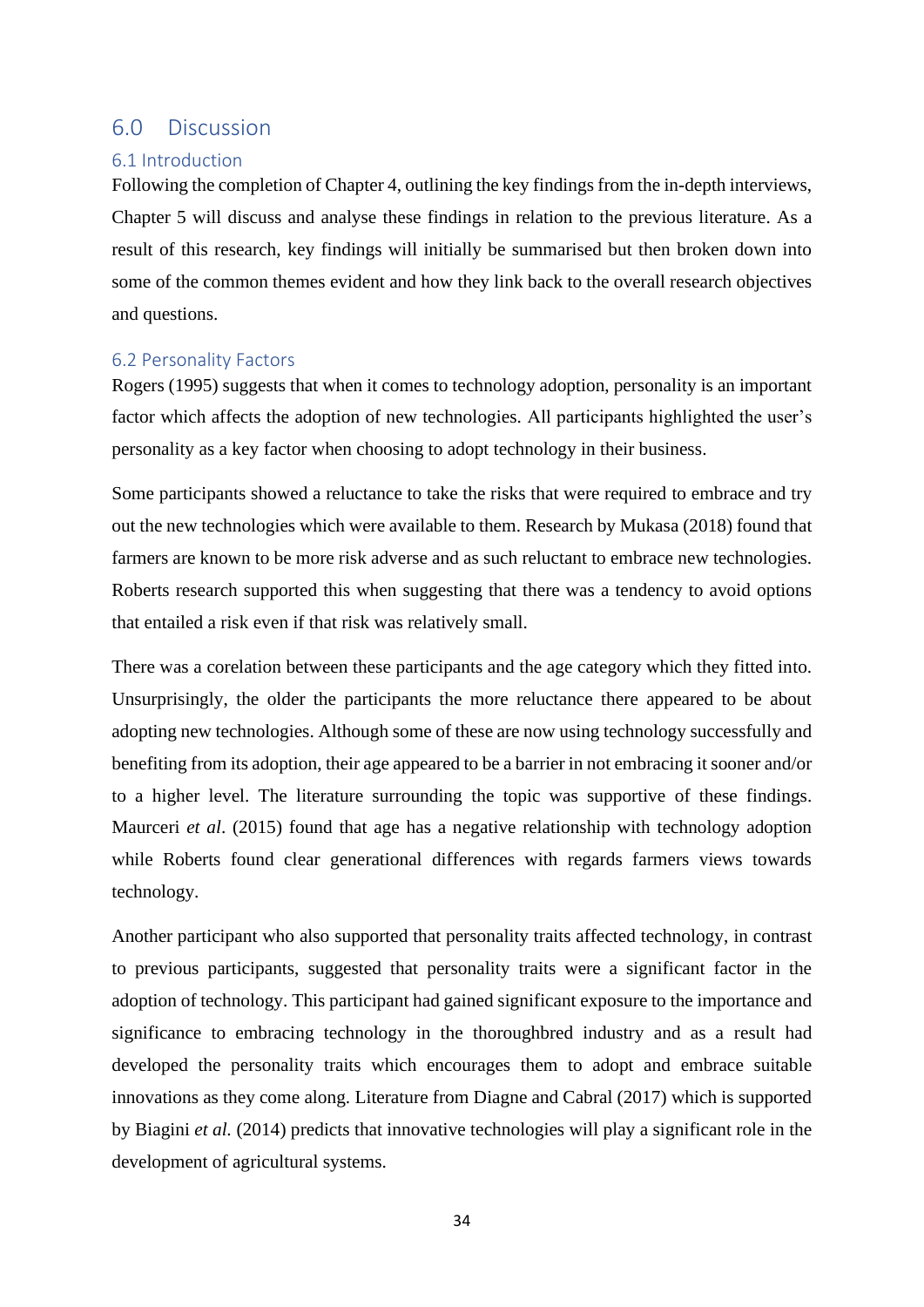It is therefore clear from the respondents that personality traits have an impact on technology adoption. The older generation are slower to adopt the technology as they feel there are risks associated to these along with a lack of experience using digital devices while the younger generation have had more exposure to technology and therefore are more comfortable with trying it out.

## <span id="page-34-0"></span>6.3 Social Impacts

The social impact which technology adoption has on the participants is a significant factor in the decision-making process.

All participants who took part confirmed that their decision to adopt technology was influenced in some way by another person who were either a family member, a friend or industry colleague. According to Uaiene *et al.* (2009), the effects of a social group play an important role, in the context of agricultural innovations. Breeders and farmers are a close-knit community who are in regular communication and therefore share information with and learn from each other. Mwangi & Kariuki (2015) support this theory as their research suggests that farmers who are part of a social group discover and learn of the benefits through using technology.

The research shows that their decision to adopt different technologies is because of taking a form of recommendation from someone that they know. Two participants highlighted that they receive a form of confidence in these recommendation as it is coming from a trusted source, not a service provided or salesperson. Roberts *et al*. (2020) has supported this thought process when highlighting the occurrence of social reasoning among farming operations in Australia.

Another area in which the social element has been highlighted concerns the social impact which new technologies can have on farmers. One participant highlighted the personal satisfaction which they achieve from doing the manual work themselves and did not wish to replace this with a technological substitute. This finding supports the literature developed by Carolan (2008) who highlights the importance of physical work and traditional farm practices for farmers to maintain enjoyment of their role and maintain work satisfaction. Conversely, another participant spoke very positively about the enjoyment and satisfaction which they have got from adapting this new technology and the sense of achievement which has been realised. Again, this area has been covered in the literature. Rose *et al.* (2021) suggests that a lack of attention has been given to the social impacts of new technologies among users in rural areas. This is an area which may be worth examining further in future studies.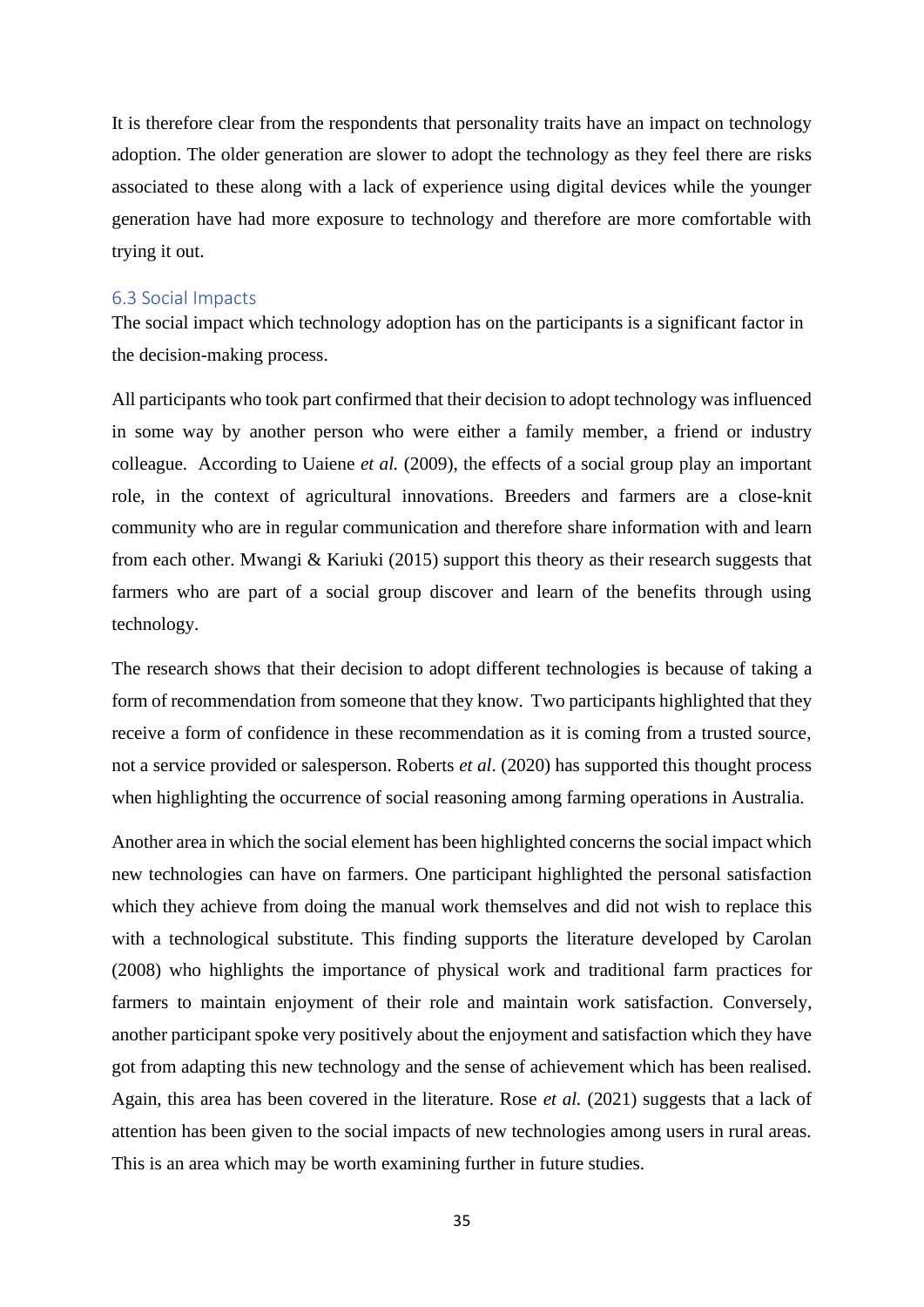#### <span id="page-35-0"></span>6.4 Digital Inclusion

This theme sets out to establish to what level does digital inclusion play in thoroughbred breeders adopting new technologies.

Research from Bukchin & Kerret (2020) and Cafer & Rikoon (2018) suggest that the main barrier to the adoption of technology in rural and agricultural areas is the lack of access to sustainable technology. The participants agreed that while this was a factor, it was not a significant one. Access to broadband was the most common area which was highlighted from the perspective that when a high-speed network was not available, it limited the participants options. Most participants now have access to a good quality broadband and as a result they have become more aware of what other technologies are available to them now.

A number of participants revealed that the new digital systems which they now have access to allowed them to alter how they carry out certain daily tasks in a more efficient manner. This finding is supported in the literature by Phillips *et al.* (2019) who suggested that through adapting and adopting new technology, it is disrupting established structures in associated sectors. The ITI industry is no different to any other in that they must continue to remain competitive through establishing new ways in which to conduct its business in the most efficient manner while at the very least maintaining the current level of customer service. According to Edwards (2009) ''broadband access is now considered a core public utility'' and the analysis gathered here supports this as without it, it could be seen as a barrier to progressing one's business.

#### <span id="page-35-1"></span>6.5 Organisational Factors

Mwangi and Kariuki (2015) suggest that the size of the farm or organisation plays a critical role in the process of adopting new technology. This analysis supports the literature in that the two participants who highlighted that organisation factors is a determinant in adopting technology were individuals that currently run the largest businesses among the participants who took part in the interviews.

The remaining participants had mixed opinions on the impact which organisational factors had on technology adoption, but they did agree that it might well become more significant to them if they were to increase their numbers of livestock in the future.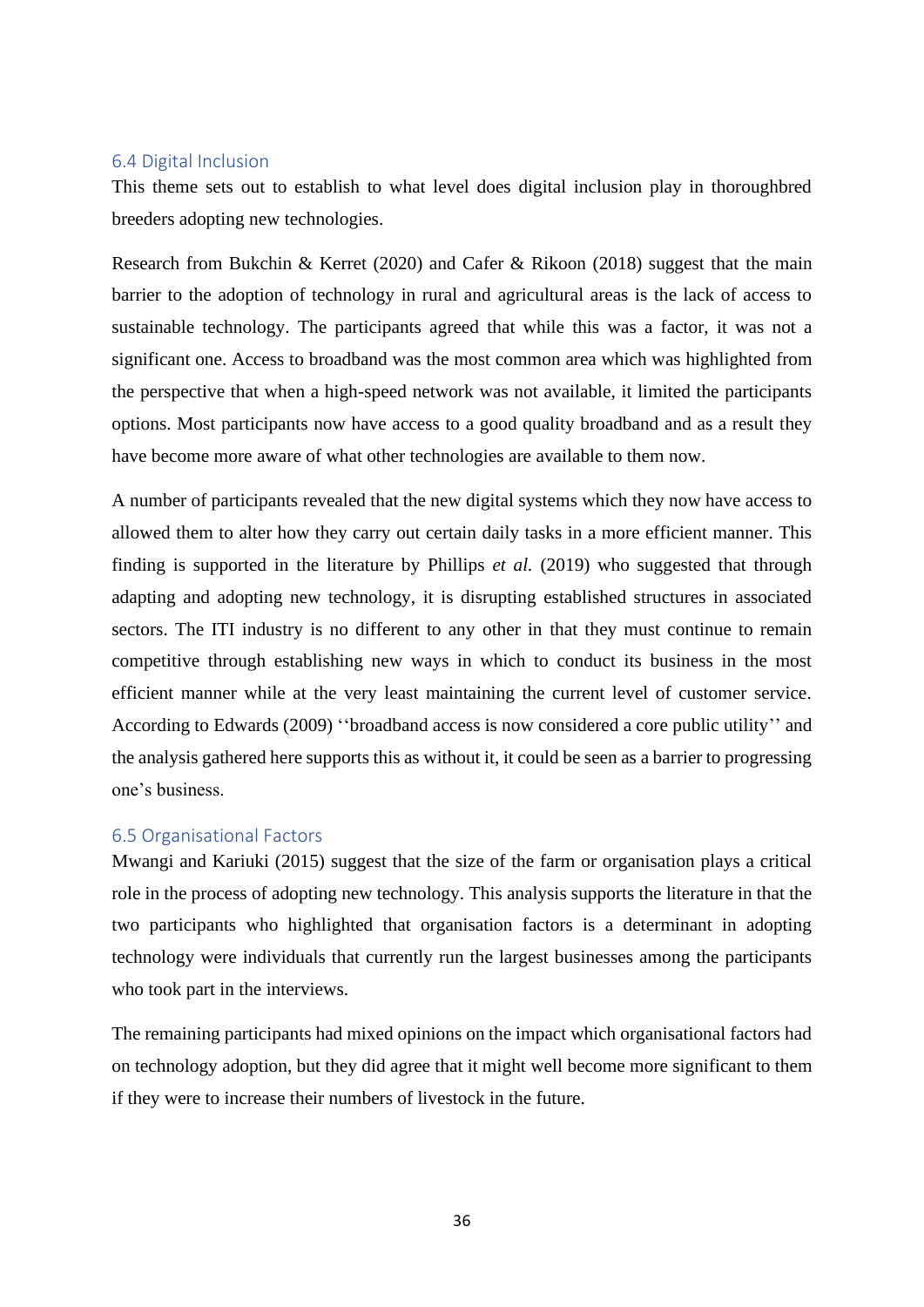## <span id="page-36-0"></span>7.0 Conclusions

## <span id="page-36-1"></span>7.1 Conclusions

Through a combination of the identified research questions, the objective was to ascertain an understanding of the relationship between Irish thoroughbred breeders and the adoption of technology along with the factors which affect their decision.

The research findings show that the four factors which make up the conceptual model were appropriate. These factors revealed an understanding of the Irish breeder's awareness of the availability of technology to them, along with what they perceive the main barriers to be to them adopting these technologies. Of the participants who have adopted technology, the research also identified which additions have proved to be the most significant in terms of effect and successful impact. As the research questions have been concluded successfully, the research objective was achieved.

## <span id="page-36-2"></span>7.2 Research Limitations

Due to the Covid-19 situation, all interviews were carried out online. It is felt that given the demographic of participants, face to face interviews could have yielded better results as it would have allowed for a better connection to develop between the researcher and participant.

Although the face-to-face interviews would have resulted in increased traveling and organising, the researcher felt that this method could have given access to some different participants who would have added value to the research quality. It was the online interview method which the researcher felt contributed to some respondents choosing not to participate as it was not something that they were familiar with.

There has been significant research carried out on technology adoption but very little with a specific focus on the Irish agricultural and thoroughbred breeding industry. As a result, the literature that was used as a base for this research was carried out in non-European countries such as Australia. The lack of more European based literature on technology adoption in the agriculture industry is a limitation of the research.

## <span id="page-36-3"></span>7.3 Recommendations for Future Research

This research was carried out using an original conceptual model which had been revised to offer a better fit for this study. Although this revised model offered a good framework for this study the researcher feels that there could be a good opportunity to ascertain good research through refining this framework further. Given the structure of farmers and horse breeders businesses, the recommendation here would be to focus on a smaller number of factors. Many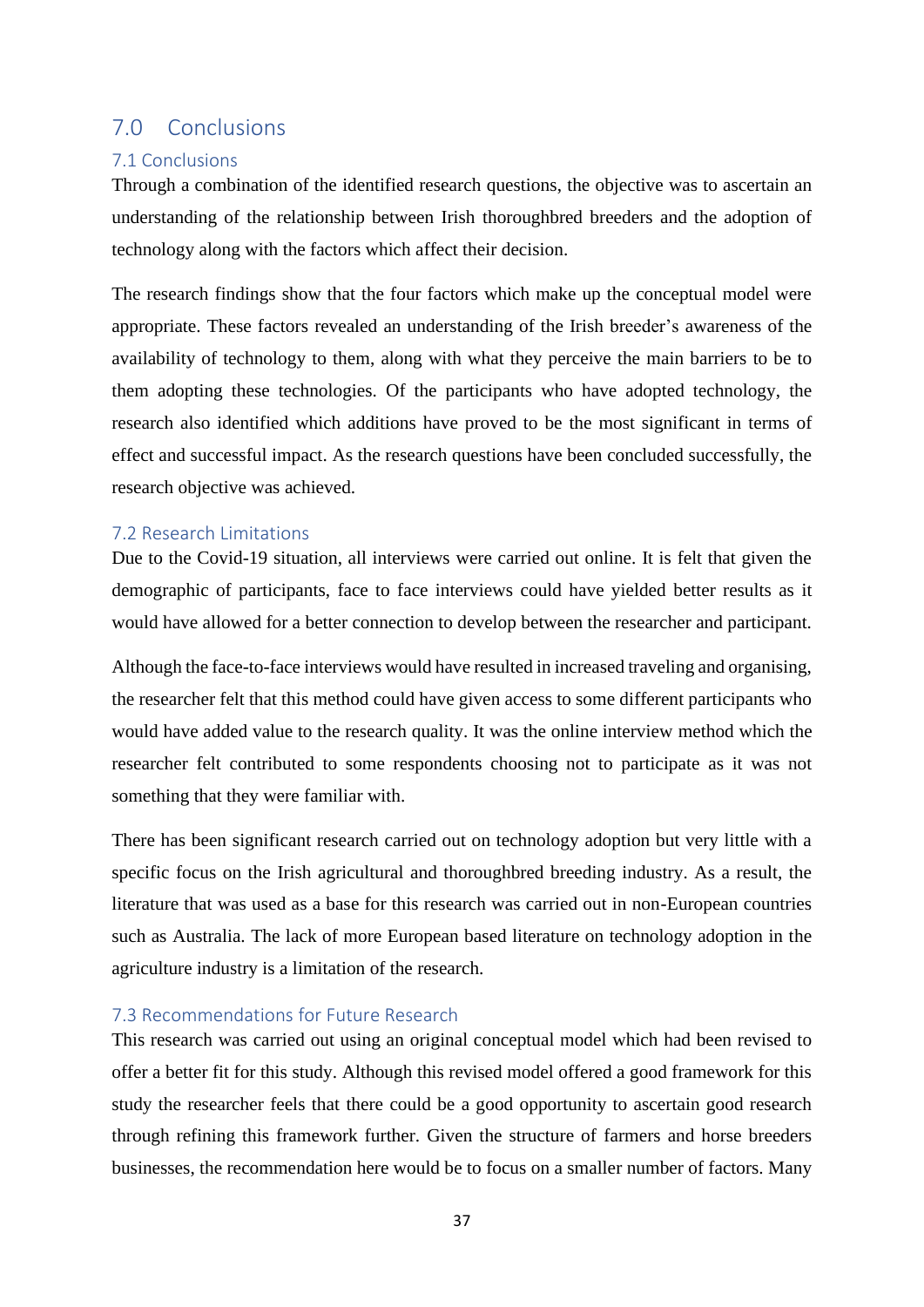of these operations are family business and/or only have a very small number of employees so if the focus was refined to just the personality and social factors, it would offer the opportunity for the researcher to delve deeper into these factors and perhaps gain further insights.

The research findings from this study should be used as a starting point in not only increasing the knowledge and understanding of the technology adoption in the thoroughbred industry but also in improving the current situation for the industry. This research and the new studies that follow can be used by the industries governing bodies to put in place the structures to raise awareness and encourage future training in this area. This should play a pivotal role in upskilling these people which would provide them with the confidence to adopt and embrace future opportunities.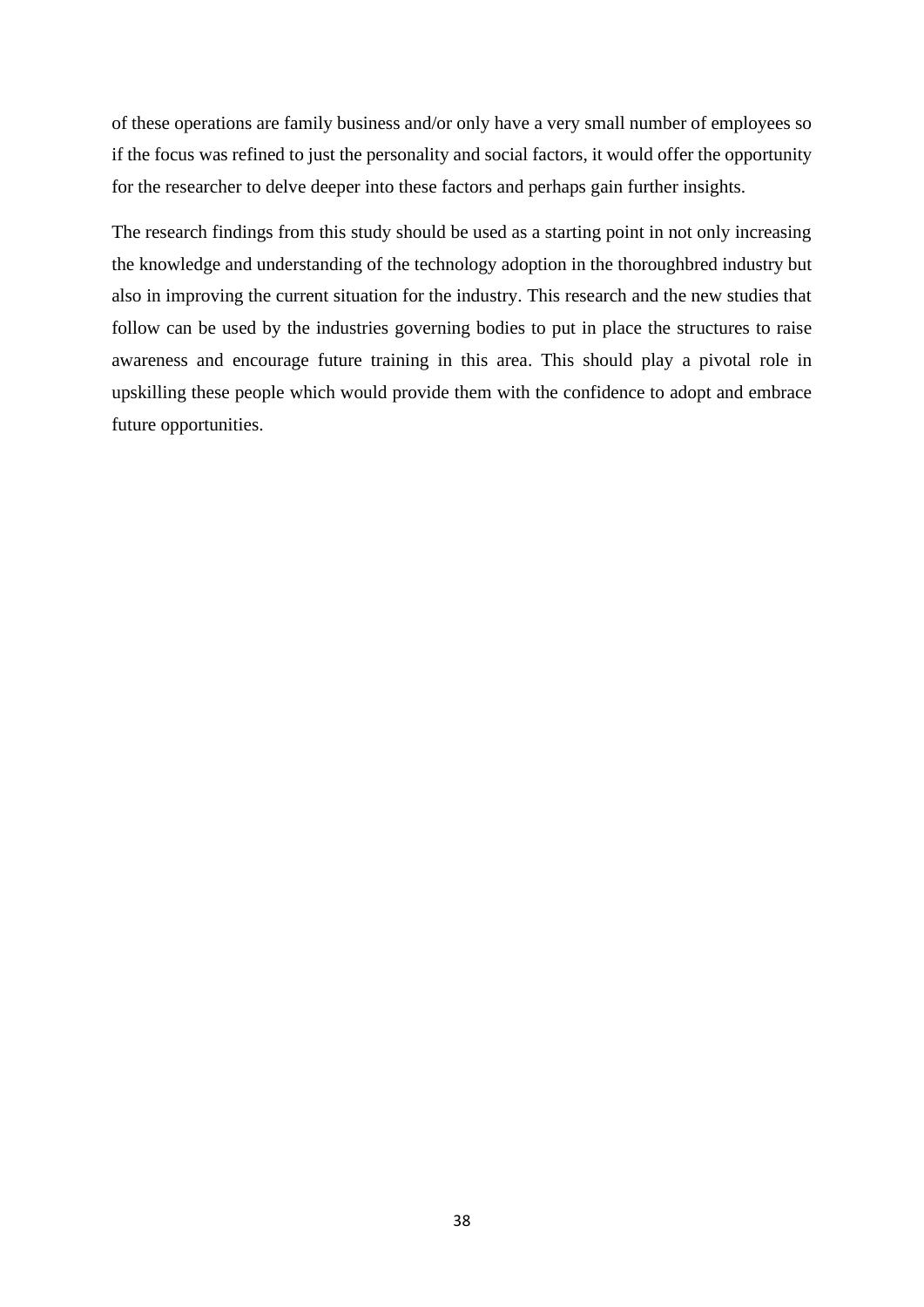## <span id="page-38-0"></span>8.0 References

Adesina, A. and Zinnah, M., 1993. Technology characteristics, farmers' perceptions and adoption decisions: A Tobit model application in Sierra Leone. *Agricultural Economics*, 9(4), pp.297-311.

Ajzen, I., 1991. The theory of planned behavior. *Organizational Behavior and Human Decision Processes*, 50(2), pp.179-211.

Aldahdouh, T., Korhonen, V. and Nokelainen, P., 2019. What contributes to individual innovativeness? A multilevel perspective. *International Journal of Innovation Studies*, 3(2), pp.23-39.

Allen, T. and Shockley, K., 2015. ''How effective is temecommuting? assessing the status of our scientific findings''. *Psychological Science in the Public Interest*, 16(2), pp.40-68.

Anderson, D. and Kelliher, C., 2020. Enforced remote working and the work-life interface during lockdown. *Gender in Management: An International Journal*, 35(7/8), pp.677-683.

Biagini, B., Kuhl, L., Gallagher, K. and Ortiz, C., 2014. Technology transfer for adaptation. *Nature Climate Change*, 4(9), pp.828-834.

Blaikie, Norman, (2000) Designing Social Research, Cambridge: Polity Press, pp. 9-115.

Brackman, S., Garretsen, H. and Witteloostuijin, A., 2020. The turn from just in time to just in case globalization in and after times of COVID-19. *Social Sciences and Humanities Open*,  $2(1)$ .

Bukchin, S. and Kerret, D., 2018. Food for Hope: The Role of Personal Resources in Farmers' Adoption of Green Technology. *Sustainability*, 10(5), p.1615.

Bukchin, S. and Kerret, D., 2020. Character strengths and sustainable technology adoption by smallholder farmers. *Heliyon*, 6(8), p.e04694.

Cafer, A. and Rikoon, J., 2018. Adoption of new technologies by smallholder farmers: the contributions of extension, research institutes, cooperatives, and access to cash for improving tef production in Ethiopia. *Agriculture and Human Values*, 35(3), pp.685-699.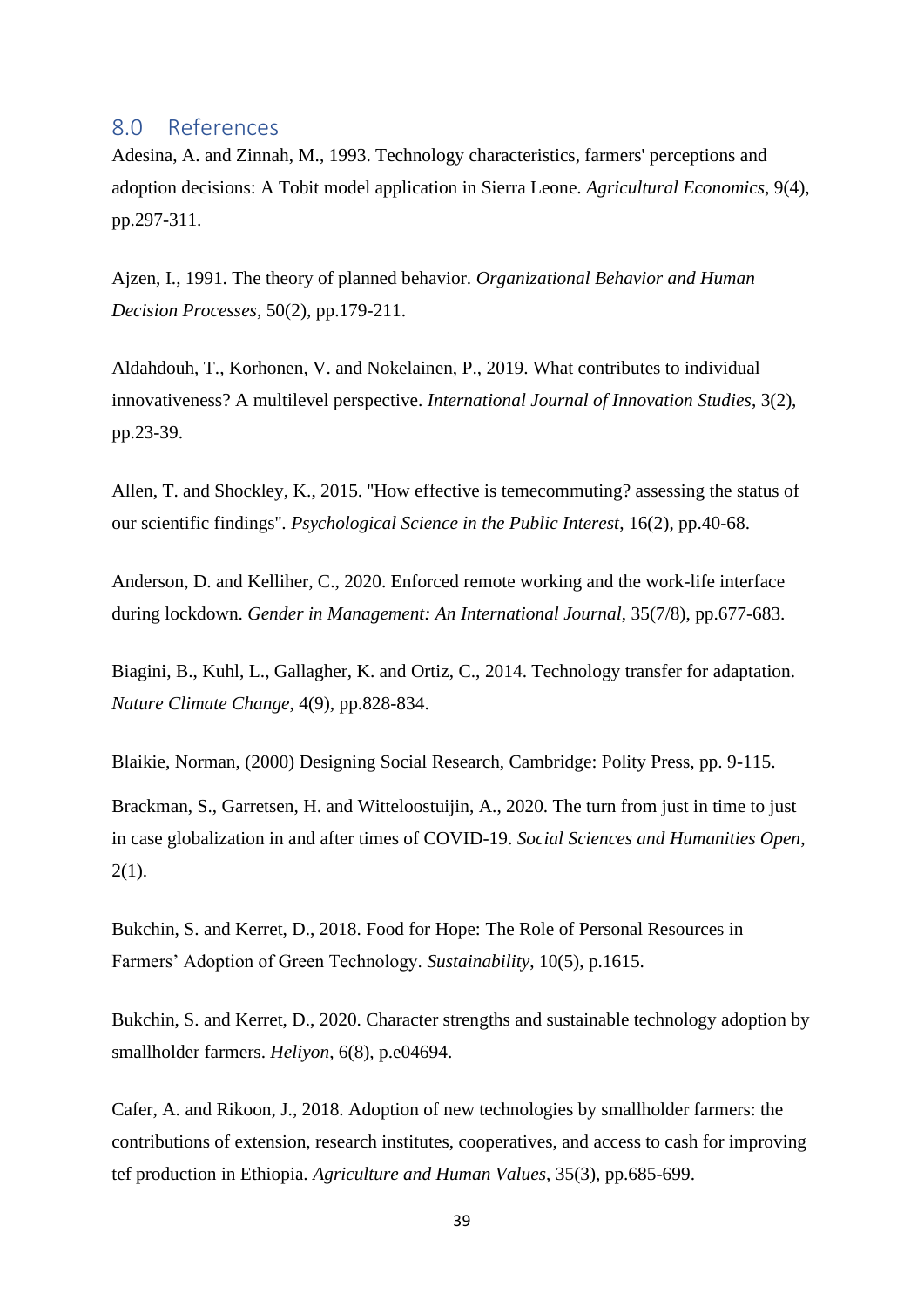Carolan, M., 2008. More-than-Representational Knowledge/s of the Countryside: How We Think as Bodies. *Sociologia Ruralis*, 48(4), pp.408-422.

Clifford, N., French,S & Valentine, G (2010) Key Methods in Geography, 2nd edn. London: SAGE Publications Ltd

Creswell, J. (2007) Qualitative Inquiry and Research Design: Choosing Among Five Approaches 2nd edn. Thousand Oaks, London: Sage Publications

Diagne, A. and Cabral, F., 2017. Agricultural Transformation in Senegal: Impacts of an Integrated Program. *SSRN Electronic Journal*,.

Doss, C., 2003. *Understanding farm-level technology adoption*.

Edwards, J., 2009. *Digital deliverance*. Lanham, Md.: University Press of America.

European Union, 2020. *''''The EU budget powering'' the recovery plan for Europe*. [online] Breman: European Union. Available at: <https://ec.europa.eu/info/sites/info/files/factsheet\_1\_en.pdf> [Accessed 23 January 2021].

Feist, G., 1998. A Meta-Analysis of Personality in Scientific and Artistic Creativity. *Personality and Social Psychology Review*, 2(4), pp.290-309.

Fisher, C. L. (2008) "Qualitative methods for family studies and human development" In: Journal of Family Communication, 2008, 8(1). Pp. 92‐95

Funder, D., 2015. *Personality puzzle + pieces of the personality puzzle*. New York: W W NORTON.

He, P. and Veronesi, M., 2017. Personality traits and renewable energy technology adoption: A policy case study from China. *Energy Policy*, 107, pp.472-479.

Horse Racing Ireland, 2019. *2018 Irish Thoroughbred Industry Statistics*. [online] Available at: <https://www.hri.ie/content/press-office/press-releases/2018-irish-thoroughbred-industrystatistics/> [Accessed 17 January 2021].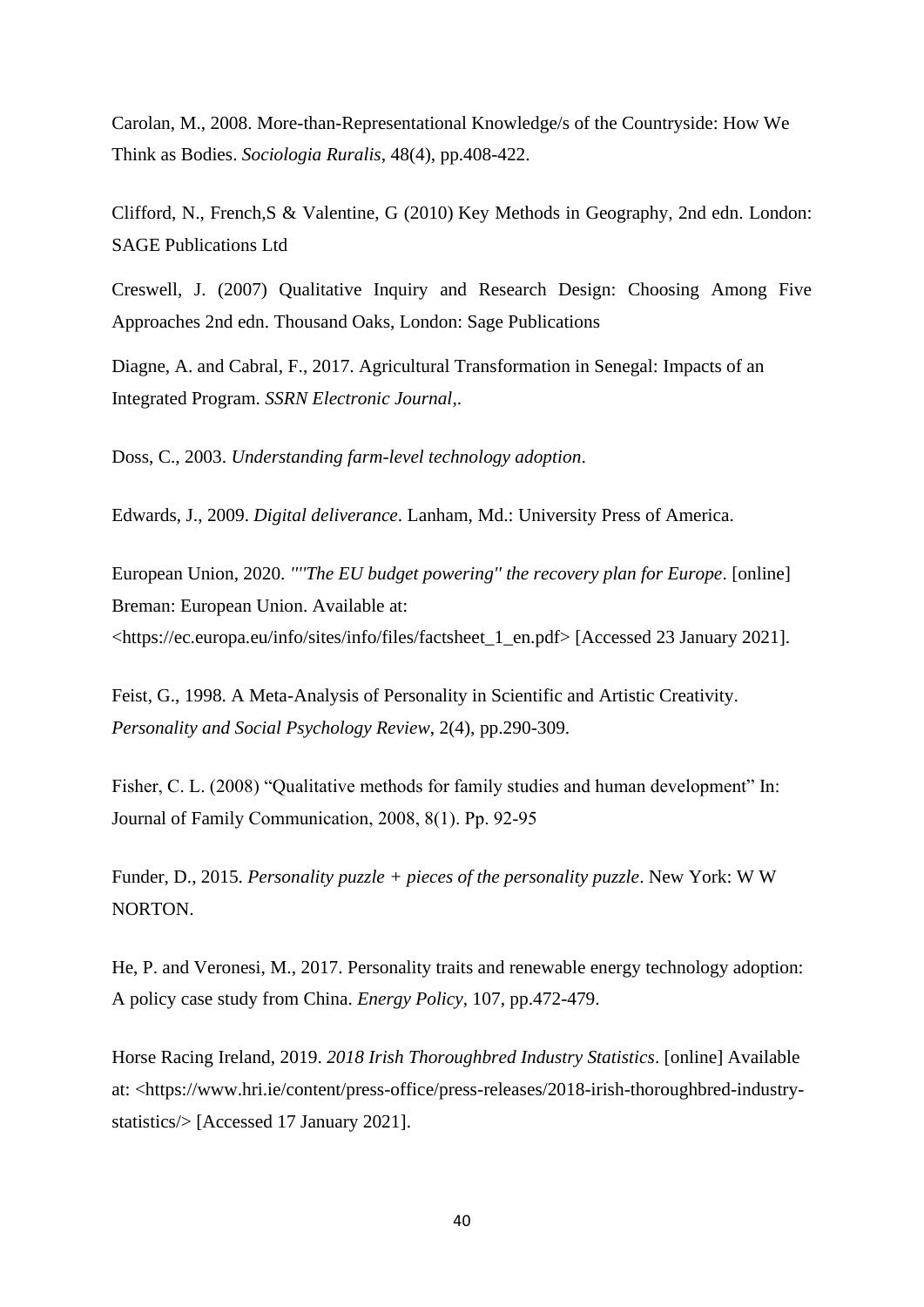Jahanmir, S. and Cavadas, J., 2018. Factors affecting late adoption of digital innovations. *Journal of Business Research*, 88, pp.337-343.

Kariyasa, K. and Dewi, Y., 2013. ANALYSIS OF FACTORS AFFECTING ADOPTION OF INTEGRATED CROP MANAGEMENT FARMER FIELD SCHOOL (ICM-FFS) IN SWAMPY AREAS. International Journal of Food and Agricultural Economics, 1.

Kennedy KM. (2019). Promoting the qualitative research approach in the discipline of forensic and legal medicine: Why more qualitative work should be promoted and how that can be achieved. J Forensic Leg Med. 2019 Feb;62 72-76.

Knobloch, F. and Mercure, J., 2016. The behavioral aspect of green technology investments: A general positive model in the context of heterogeneous agents. *Environmental Innovation and Societal Transitions*, 21, pp.39-55.

Kratzer, J., Meissner, D. and Roud, V., 2017. Open innovation and company culture: Internal openness makes the difference. *Technological Forecasting and Social Change*, 119, pp.128- 138.

Kumar, R. and Chauhan, S., 2015. Study on surface roughness measurement for turning of makhybrid composites by using response surface methodology (RSM) and artificial neural networking (ANN). Measurement, 65, pp.166-180.

Lavison, R., 2013. *Factors Influencing the Adoption of Organic Fertilizers in Vegetable Production in Accra,*. Msc. Ghana.

Makkonen, H., Johnston, W. and Javalgi, R., 2016. A behavioral approach to organizational innovation adoption. *Journal of Business Research*, 69(7), pp.2480-2489.

Marshall, A., Dezuanni, M., Burgess, J., Thomas, J. and Wilson, C., 2020. Australian farmers left behind in the digital economy – Insights from the Australian Digital Inclusion Index. *Journal of Rural Studies*, 80, pp.195-210.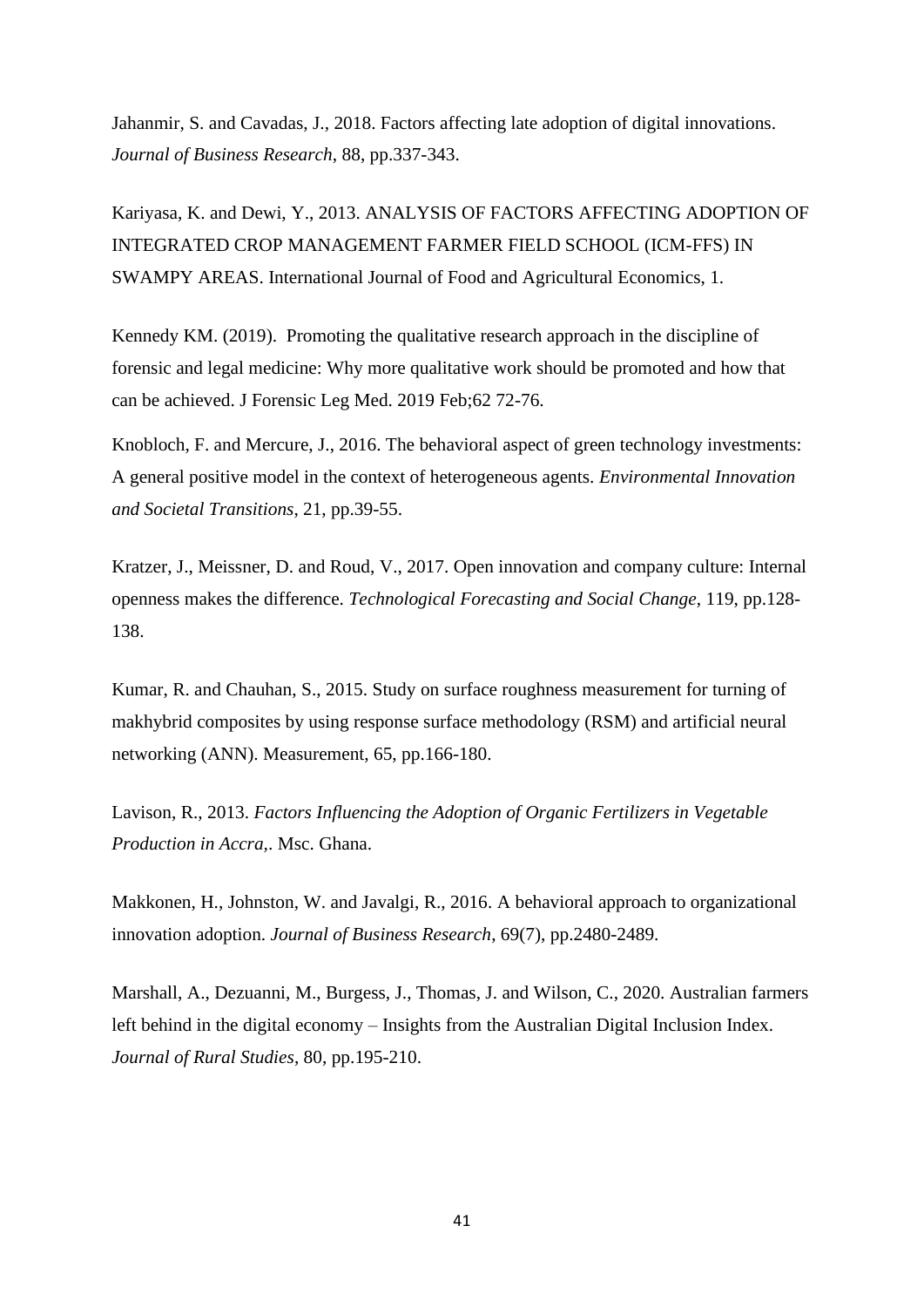Mauceri, M., Alwang, J., Norton, G. and Barrera, V., 2007. Effectiveness of Integrated Pest Management Dissemination Techniques: A Case Study of Potato Farmers in Carchi, Ecuador. *Journal of Agricultural and Applied Economics*, 39(3), pp.765-780.

Mkansi, M. and Acheampong, E. A. 2012.. "Research Philosophy Debates and Classifications: Students' Dilemma" The Electronic Journal of Business Research Methods, 10 (2): 132- 140.

Mukasa, A., 2018. Technology adoption and risk exposure among smallholder farmers: Panel data evidence from Tanzania and Uganda. *World Development*, 105, pp.299-309.

Mwangi, M. and Kariuki, S., 2015. Factors Determining Adoption of New Agricultural Technology by Smallholder Farmers in Developing Countries. *Journal of Economics and Sustainable Development*, 6(5).

Nagel, L., 2020. The influence of the COVID-19 pandemic on the digital transformation of work. *International Journal of Sociology and Solial Policy*, 40(9/10).

Nambisan, S., Wright, M. and Feldman, M., 2019. The digital transformation of innovation and entrepreneurship: Progress, challenges and key themes. *Research Policy*, 48(8), p.103773.

Neuman, W. L. (2005). Social Research Methods: Qualitative and Quantitative Approaches (6th edition). USA: Allyn & Bacon.

Phillips, P., Relf-Eckstein, J., Jobe, G. and Wixted, B., 2019. Configuring the new digital landscape in western Canadian agriculture. *NJAS - Wageningen Journal of Life Sciences*, 90- 91, p.100295.

Quinlan, M. (2011) Business Research Methods. United Kingdom: South Western.

Ravi Kumar, K., 2015. *Research methodology for agricultural economics*. New Delhi: Daya Publishing House.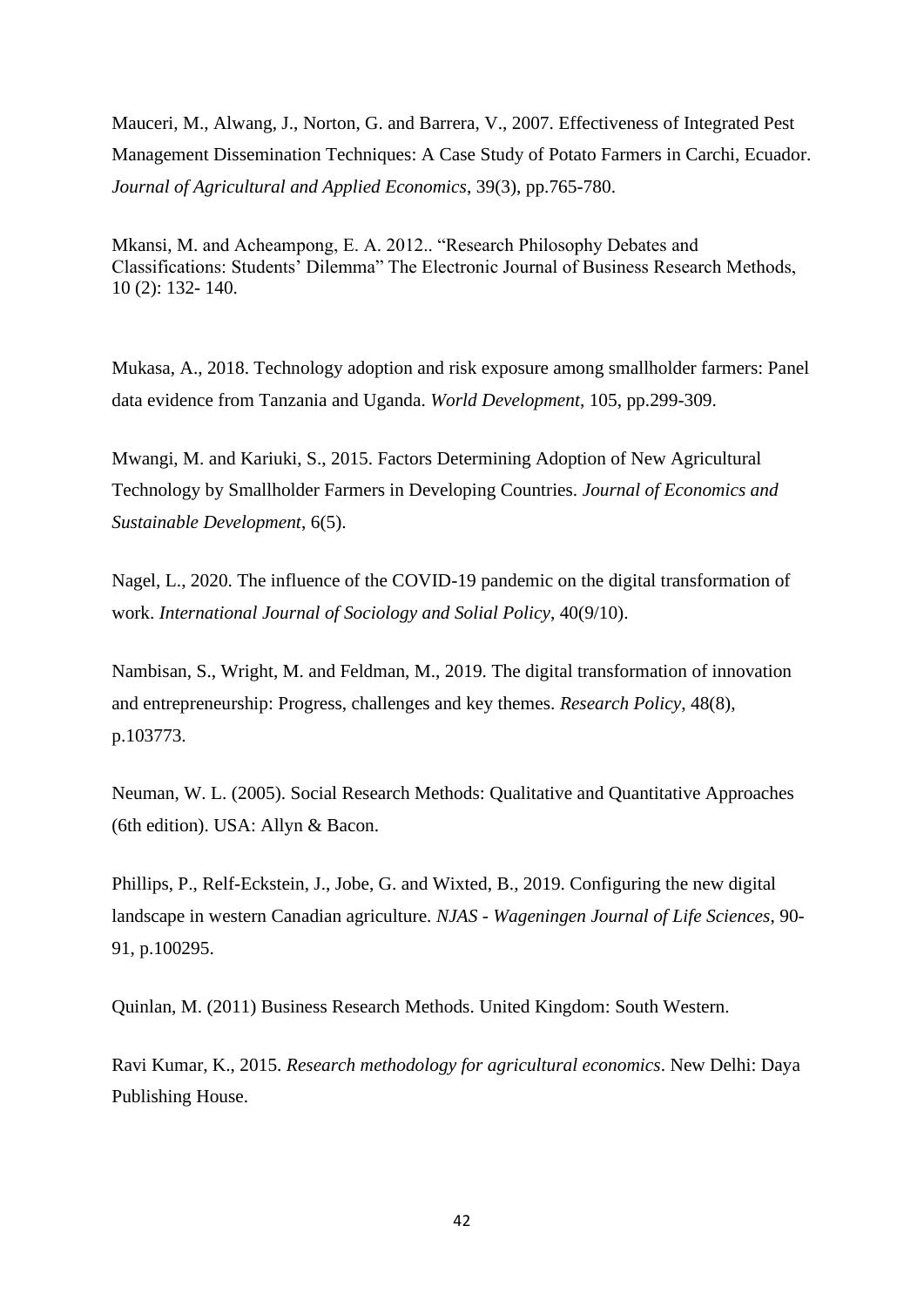Roberts, R., Flin, R., Millar, D. and Corradi, L., 2021. Psychological factors influencing technology adoption: A case study from the oil and gas industry. *Technovation*, p.102219.

Rogers, E., 2002. Diffusion of preventive innovations. *Addictive Behaviors*, 27(6), pp.989- 993.

Rogers, E., 1995. *Diffusion of innovations*. New York: Free Press.

Ropo, A., Salovaara, P., Sauer, E. and De Paoli, D., 2015. *Leadership in spaces and places*.

Rose, D., Wheeler, R., Winter, M., Lobley, M. and Chivers, C., 2021. Agriculture 4.0: Making it work for people, production, and the planet. *Land Use Policy*, 100, p.104933.

Saunders, M., Lewis, P. and Thornhill, A. (2009) 'Research methods for business students'.5th edn. Pearson Education.

Saunders, M. and Tosey, P., 2010. Handbook of research methods on human resource development.

Shkalenko, A. and Fadeeva, E., 2020. Analysis of the Impact of Digitalization on the Development of Foreign Economic Activity During COVID-19 Pandemic. *Proceedings of the 2nd International Scientific and Practical Conference "Modern Management Trends and the Digital Economy: from Regional Development to Global Economic Growth" (MTDE 2020)*,.

Sinja, J., Karugia, J., Baltenweck, I. and Miano, M., 2004. Farmer Perception of Technology and its Impact on Technology Uptake: The Case of Fodder Legume in Central Kenya Highlands. Nairobi.

Spurk, D. and Straub, C., 2020. Flexible employment relationships and careers in times of the COVID-19 pandemic. *Journal of Vocational Behavior*, 119, p.103435.

Uaiene, R., Arndt, C. and Masters, W., 2009. Determinants of Agricultural Technology Adoption in Mozambique. *African Journal of Agricultural Research*, 17(2), pp.310-315.

World Government Summit, 2018. *Agriculture 4.0:The Future Of Farming Technology*.